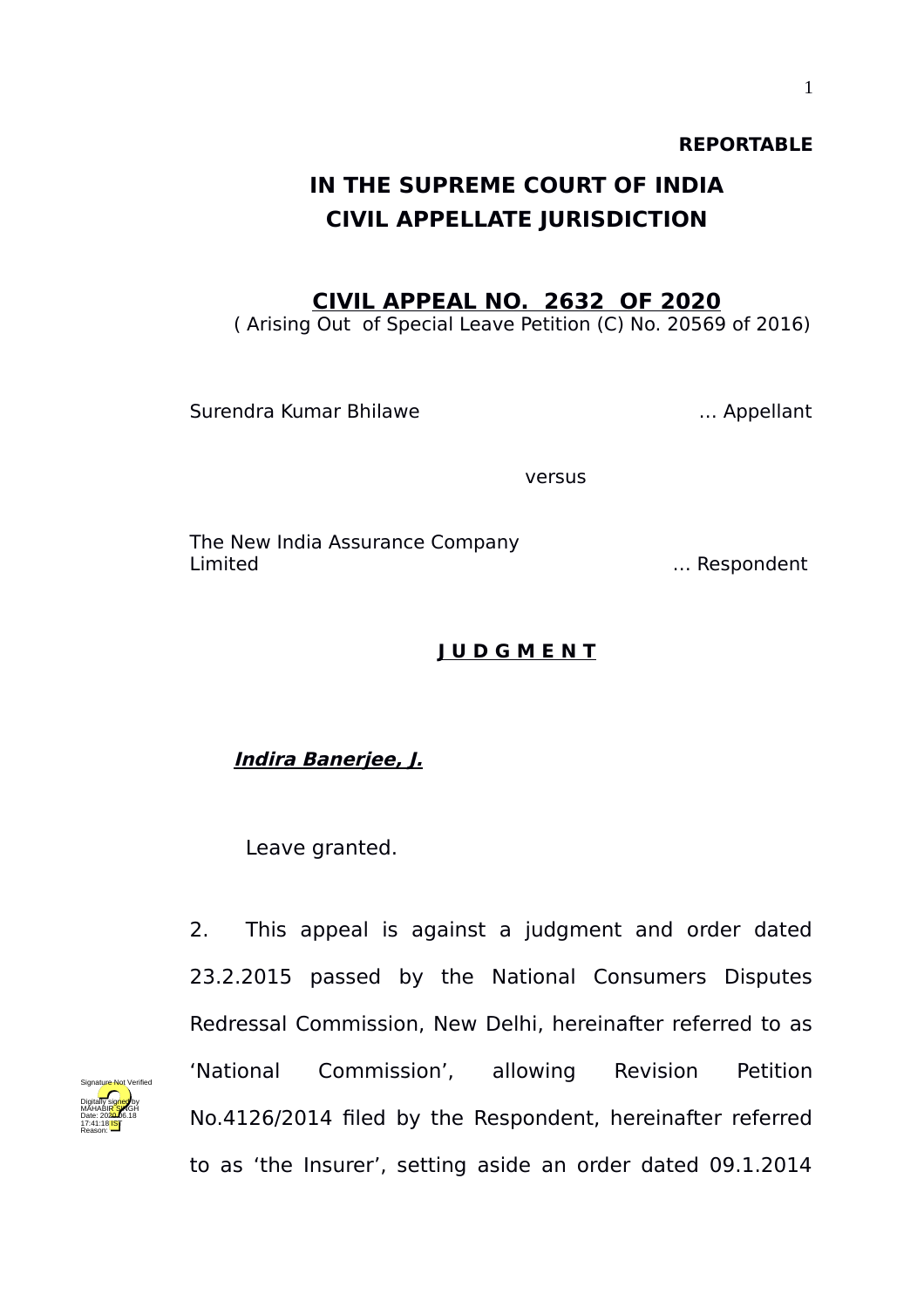passed by the District Consumer Disputes Redressal Forum, Raipur, hereinafter referred to as 'the District Forum' allowing the Complaint Case No.404 of 2012; and an order dated 22.7.2014 passed by the Chhattisgarh State Consumer Disputes Redressal Commission Pandri, Raipur (C.G), hereinafter referred to as the State Commission, dismissing an appeal being Appeal No.FA/14/85 of the Insurer against the said order of the District Forum; and dismissing the said complaint filed by the Appellant.

3. The Appellant was the owner of Ashok Leyland 2214 Truck bearing Registration Number C.G.04/JA 3835, which was covered by a Policy of Insurance issued by the Insurer being Policy Number was 45030031110100001693, effective for the period from 2.6.2011 to 1.6.2012.

4. On 11.11.2011, the said lorry, which was loaded with Ammonia Nitrate at Raipur, commenced its journey for Dhanbad, where the Ammonia Nitrate was to be unloaded. The lorry was driven by Driver, Rajendra Singh.

5. On 13.11.2011, at about 1.45 p.m., while the said truck was on its journey from Raipur to Dhanbad, it met with an accident near Bhakuwa Toil Police Station, Gumla in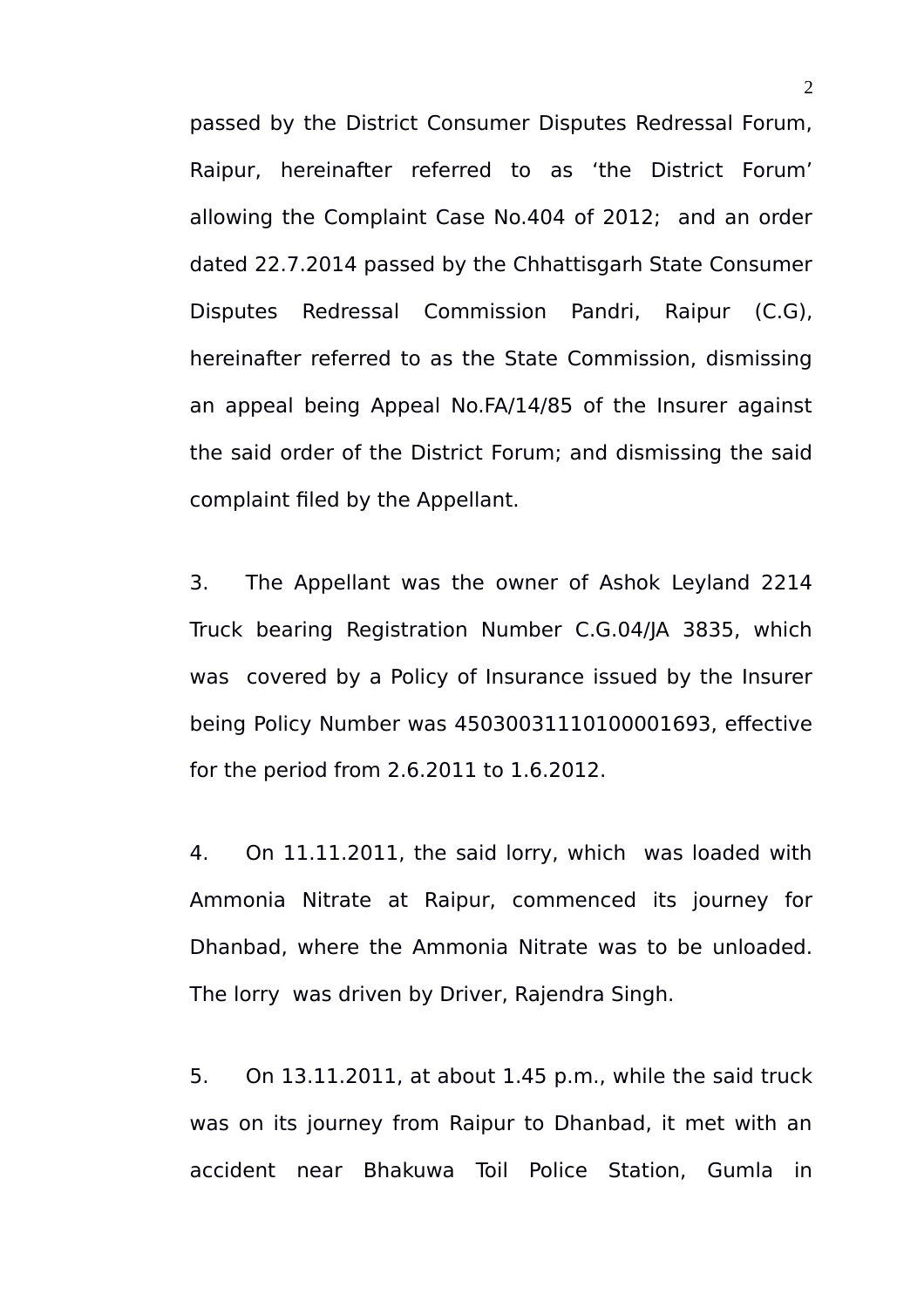Jharkhand. It is stated that while negotiating the said truck, near a culvert, to save a cow, which had come on its way, the Driver lost control, as a result of which the said truck turned turtle and fell into a river by the side of the road and was extensively damaged. The Ammonia Nitrate, carried in the truck was also washed away.

6. The accident was reported to the Gumla Police Station, District Gumla, Jharkhand on 16.11.2011 and on 25.11.2011 the Appellant lodged a claim with the Insurer, through one Mohammad Iliyas Ansari.

7. On receipt of information regarding the accident, and the claim, the Insurer appointed an independent Surveyor and Loss Assessor to conduct a spot survey. The independent Surveyor and Loss Assessor appointed by the Insurer, namely, Shri Birendra Kumar Gupta, conducted a spot survey and submitted his report on 29.11.2011.

8. The Insurer, thereafter, appointed one Shri Gyan Chandra, Valuer, Surveyor, Loss Assessor and Investigator to conduct the final survey. The said Shri Gyan Chandra submitted a report dated 25.1.2012 assessing the loss recoverable from the insurer at Rs.4,93,500/- after deduction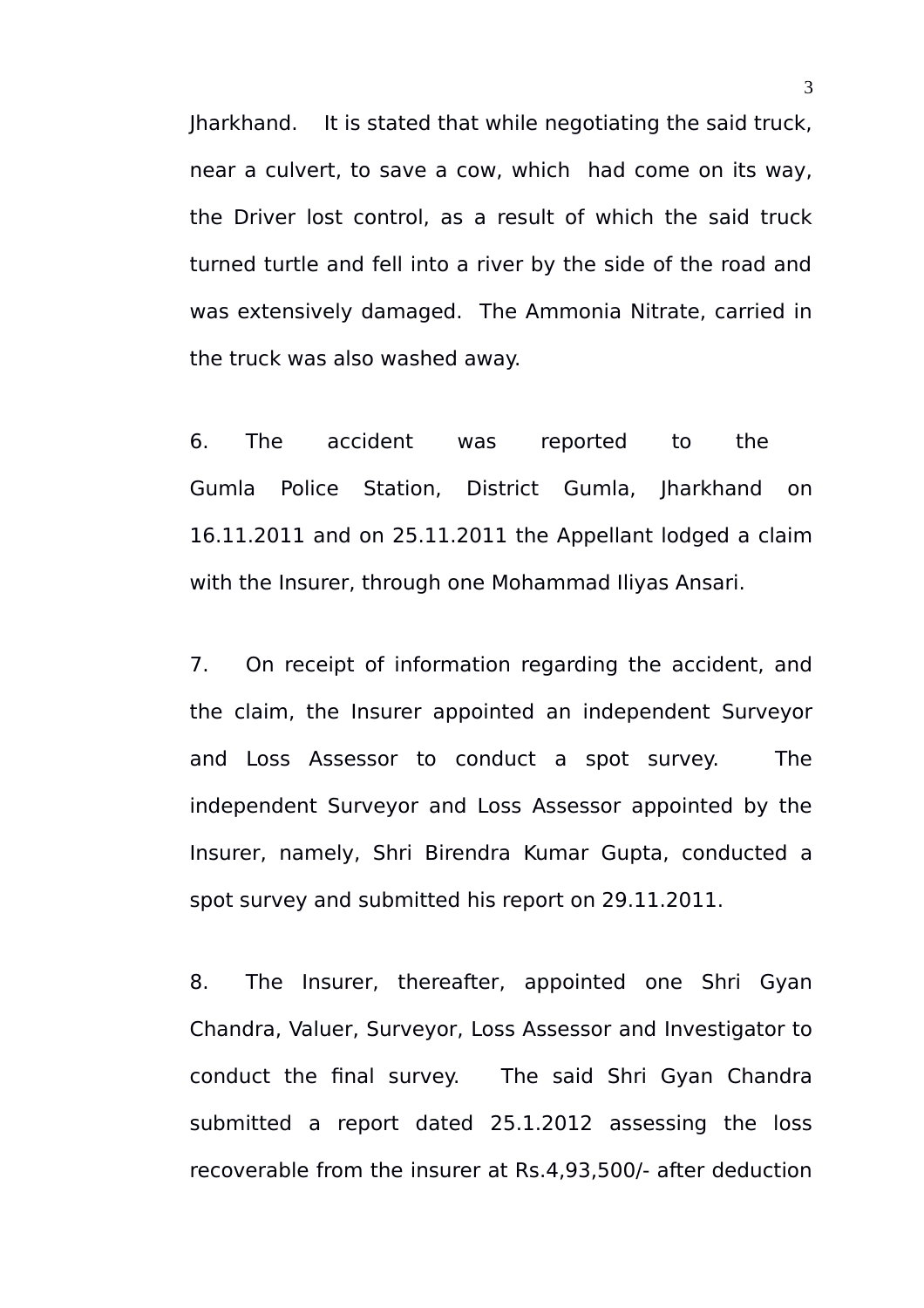of salvage value.

9. However, instead of reimbursing the loss, the Insurer issued a show cause Letter dated 22.3.2012 to the Appellant requiring the Appellant to show cause why the claim of the Appellant should not be repudiated, on the allegation that, he had already sold the said truck to the said Mohammad Iliyas Ansari on 11.4.2008. It is, however, not in dispute that the Appellant continued to be the registered owner of the said truck, on the date of the accident.

10. It is the case of the Appellant, that the said truck which had been purchased with finance from ICICI Bank, stood hypothecated to ICICI Bank, and the same could not be transferred without the consent of ICICI Bank. ICICI Bank had not issued 'No Objection' to the Appellant for transfer of the said truck, as the dues of ICICI Bank had not been repaid in full till the date of the accident. Admittedly, however, the Appellant had entered into a sale agreement with the said Mohammed Iliyas Ansari.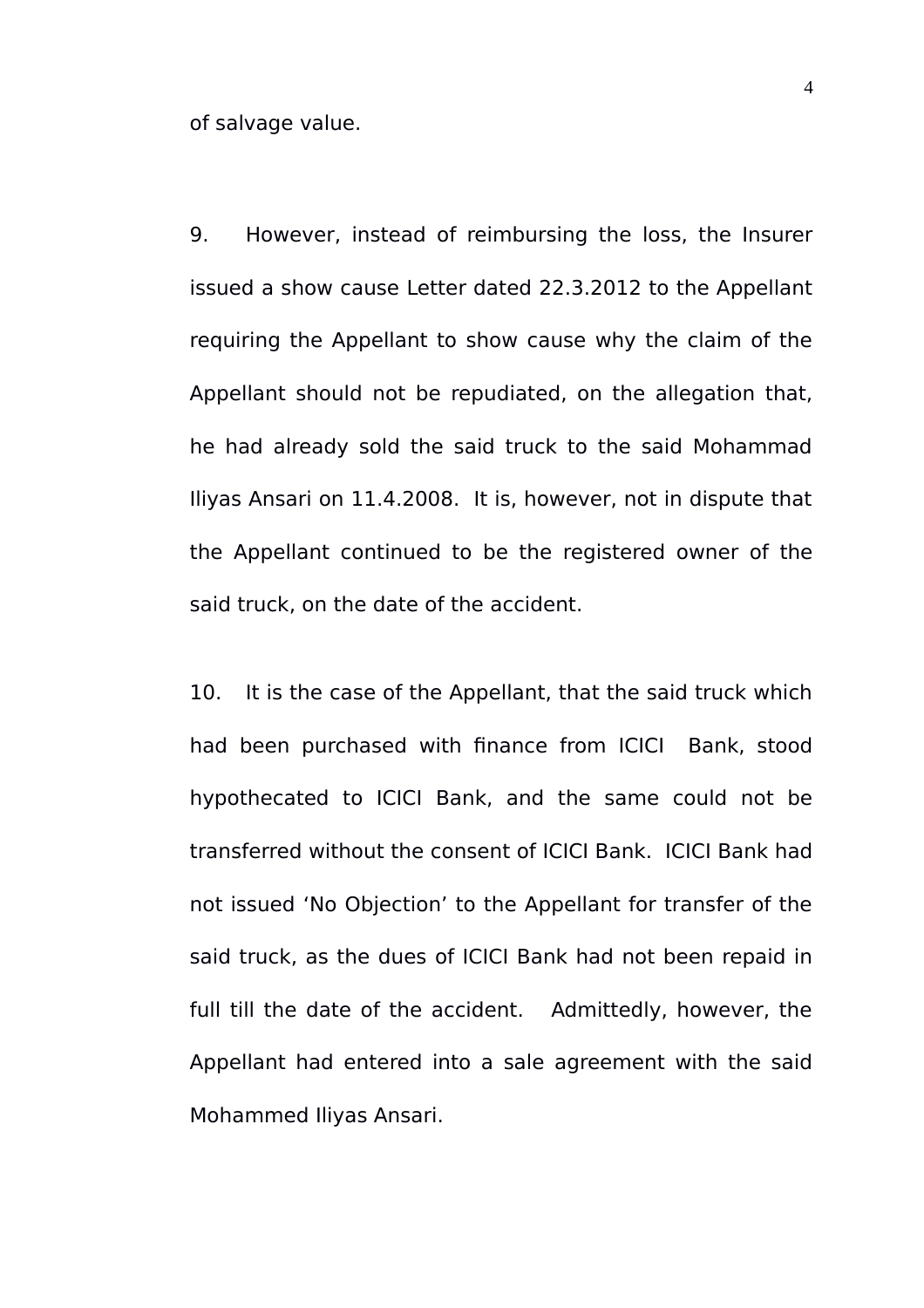11. The Appellant claims that he duly replied to the show cause letter and that he also sent a legal notice on 2.6.2012 to the Insurer, to which there was no reply. The Insurer was disputing the claim, as it had been submitted by Mohammad Iliyas Ansari, and also on the ground of delay in filing the police complaint and in reporting the accident to the Insurer.

12. The Appellant himself submitted a motor claim again on 22.8.2012, but the Insurer refused to accept the same. Under cover of a letter dated 22.8.2012, the Appellant sent the claim form, along with the requisite documents, to the Insurer by Registered Post.

13. Aggrieved by the action of the Insurer company in not releasing the claim of the Appellant, towards reimbursement of losses on account of the accident, the Appellant approached the District Forum with the complaint numbered Case No. 404 of 2012, referred to above.

14. By a judgment and order dated 9.1.2014, the District Forum allowed the complaint filed by the Appellant and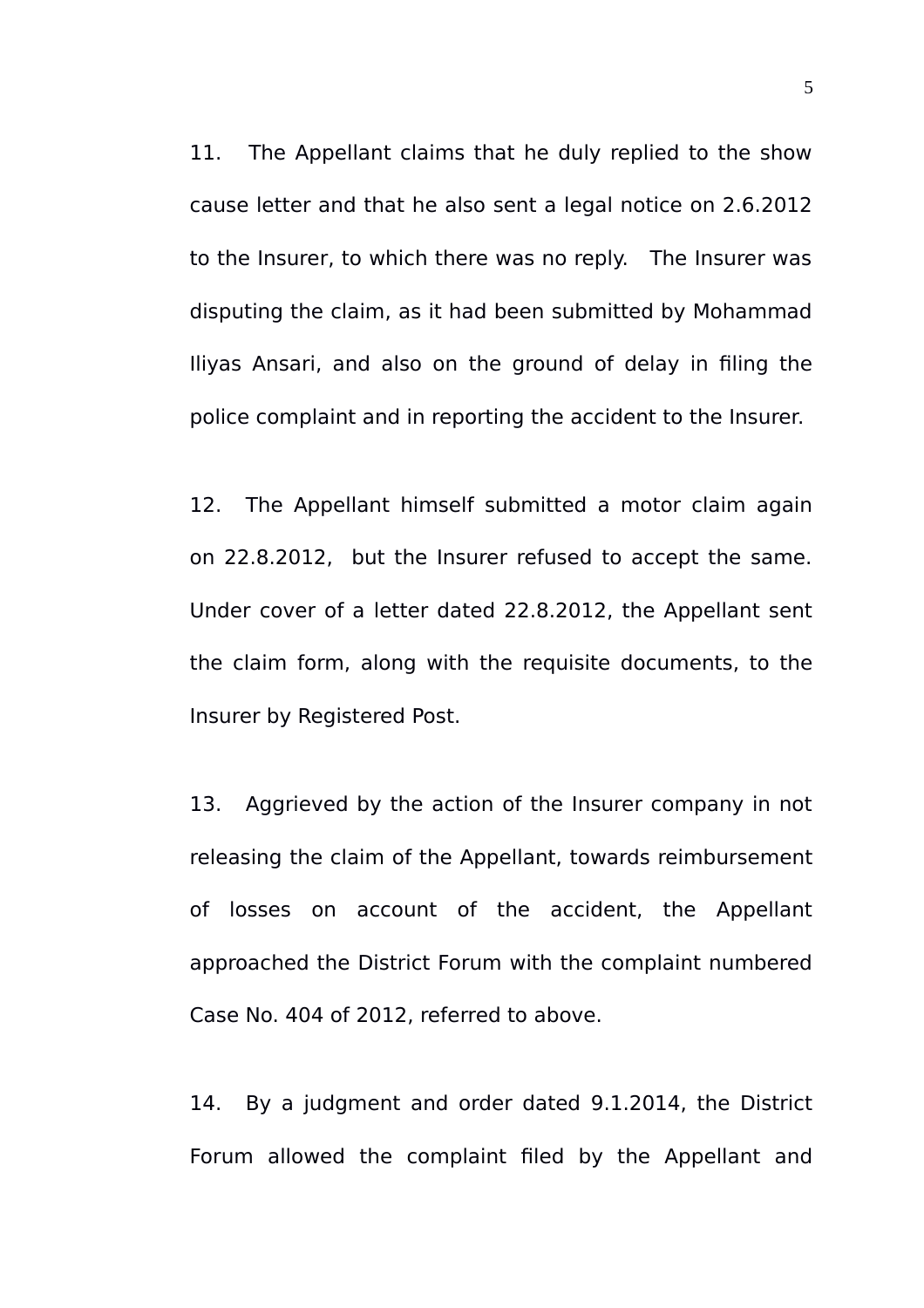directed the Insurer to pay Rs.4,93,500/- to the Appellant within a month along with interest  $\odot$  6% per annum from the date of filing of the complaint, that is, 6.10.2012 till the date of payment and further directed the Insurer to pay the Appellant a sum of Rs.5,000/- towards compensation for mental agony and Rs.2,000/- towards cost of litigation.

15. The Insurer appealed to the State Commission. The said appeal, being Appeal No.FA/14/85, was dismissed by the State Commission by an order dated 22.7.2014, which was challenged by the Insurer before the National Commission by filing the Revision Petition No. 4126 of 2014.

16. By the Judgment and order impugned before us, the National Commission has allowed the Revision Petition, set aside the orders of the District Forum and the State Commission respectively, and dismissed the complaint of the Appellant.

17. From the judgment and order dated 9.1.2014 of the District Forum, it is patently clear that the complaint had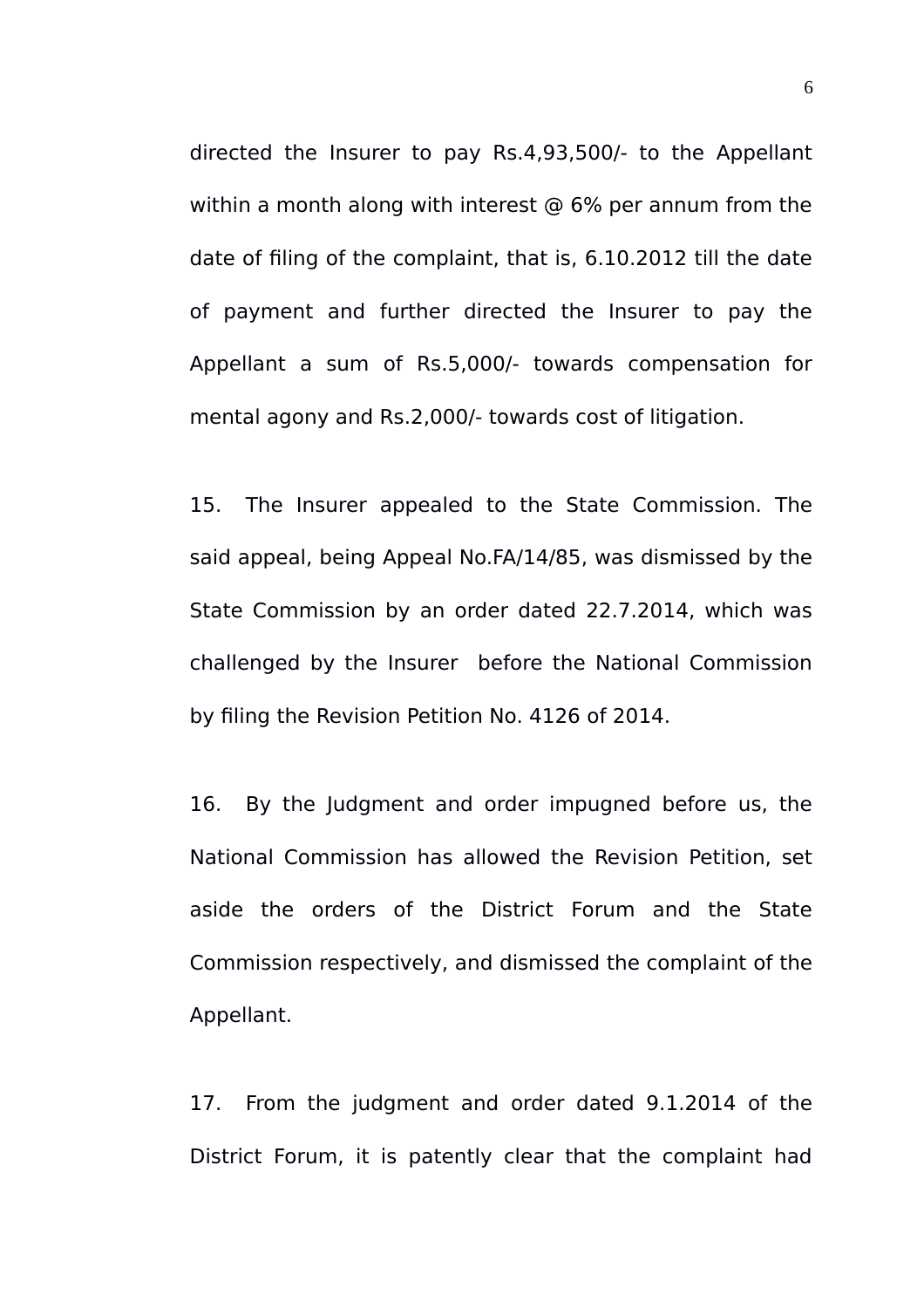been resisted by the Insurer on the purported ground that the Appellant had sold the said truck to Mohammad Iliyas Ansari for a consideration of Rs.1,40,000/- and also on the ground of delay in filing a police complaint and in lodging the claim for reimbursement of losses.

18. Before the district Forum, the Insurer contended that the claim of the Appellant had been rejected by the Insurer by a letter dated 22.3.2012, which had duly been received by the Appellant on 22.3.2012. There was no reply to the said letter. On the other hand, the Appellant contended that even though he had entered into a sale agreement with Mohammad Iliyas Ansari, he had not actually transferred ownership of the vehicle to him. Even after the sale agreement, the Appellant had himself been paying instalments, to ICICI Bank, towards repayment of the loan obtained by him for purchase of the said truck.

19. The Appellant contended that he had not been paid the full consideration for the said truck, even as late as on 13.11.2011, when the accident occurred. That is why the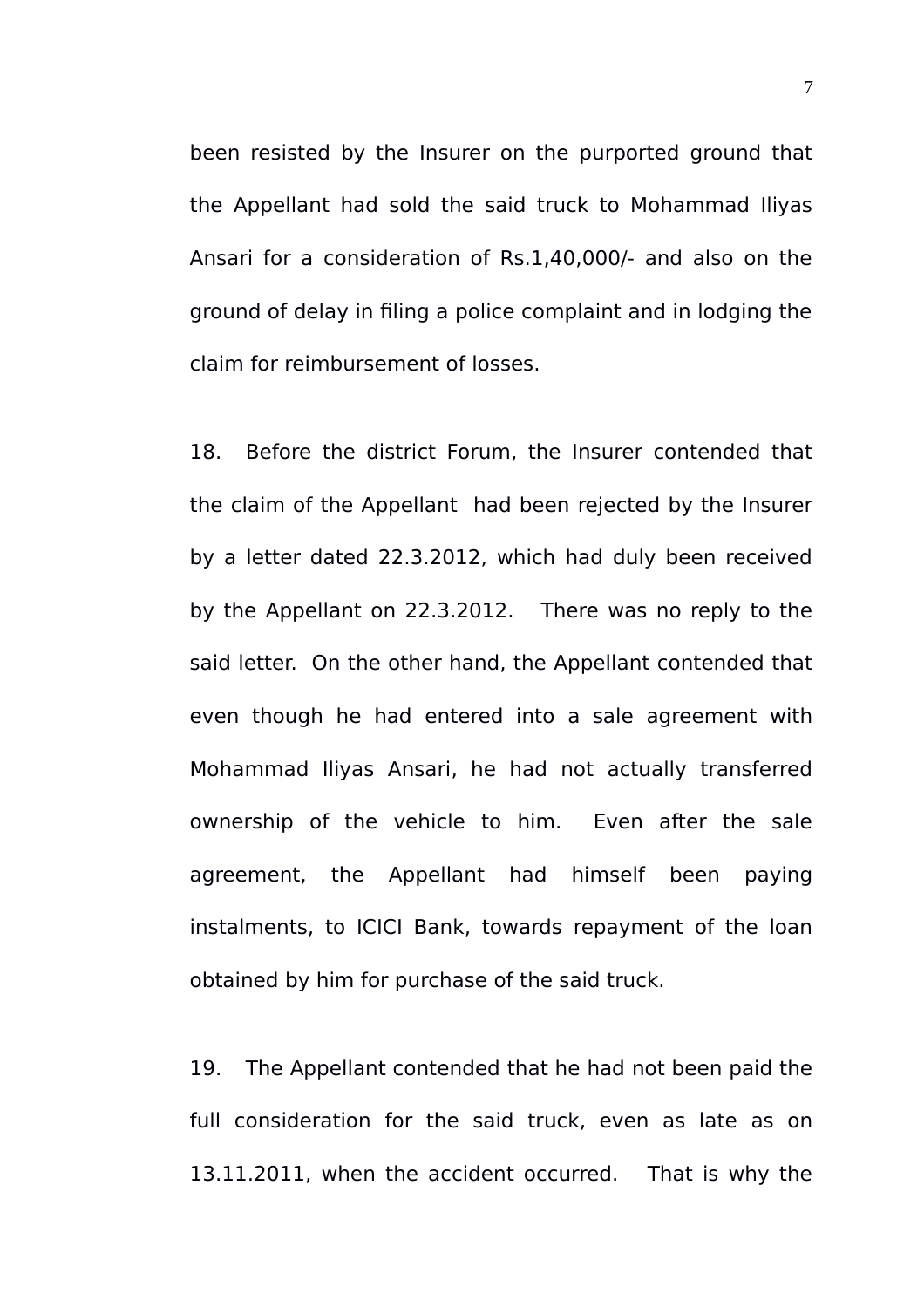Appellant had himself paid insurance premium and taken out the Policy No. 45030031110100001693. The Appellant strenously contended that the Insurer had not produced a scrap of document before the District Forum to show that the premium for the said Insurance Policy No. 45030031110100001693 had been paid by Mohammad Iliyas Ansari. No proceedings had also been initiated for change of registration of the vehicle, which was in the name of the Appellant, to Mohammad Iliyas Ansari. The permit for operating the said truck also stood in the name of the Appellant.

20. The District Forum accepted the contention of the Appellant that the ownership of the said truck did not stand transferred to Mohammad Iliyas Ansari, and allowed the complaint, by its order dated 9.1.2014, for the reasons summarized briefly hereinbelow:-

> 1. Even though the sale agreement with Mohammad Iliyas Ansari was dated 11.4.2008, the Appellant continued to pay instalments towards repayment of the loan obtained from ICICI Bank, for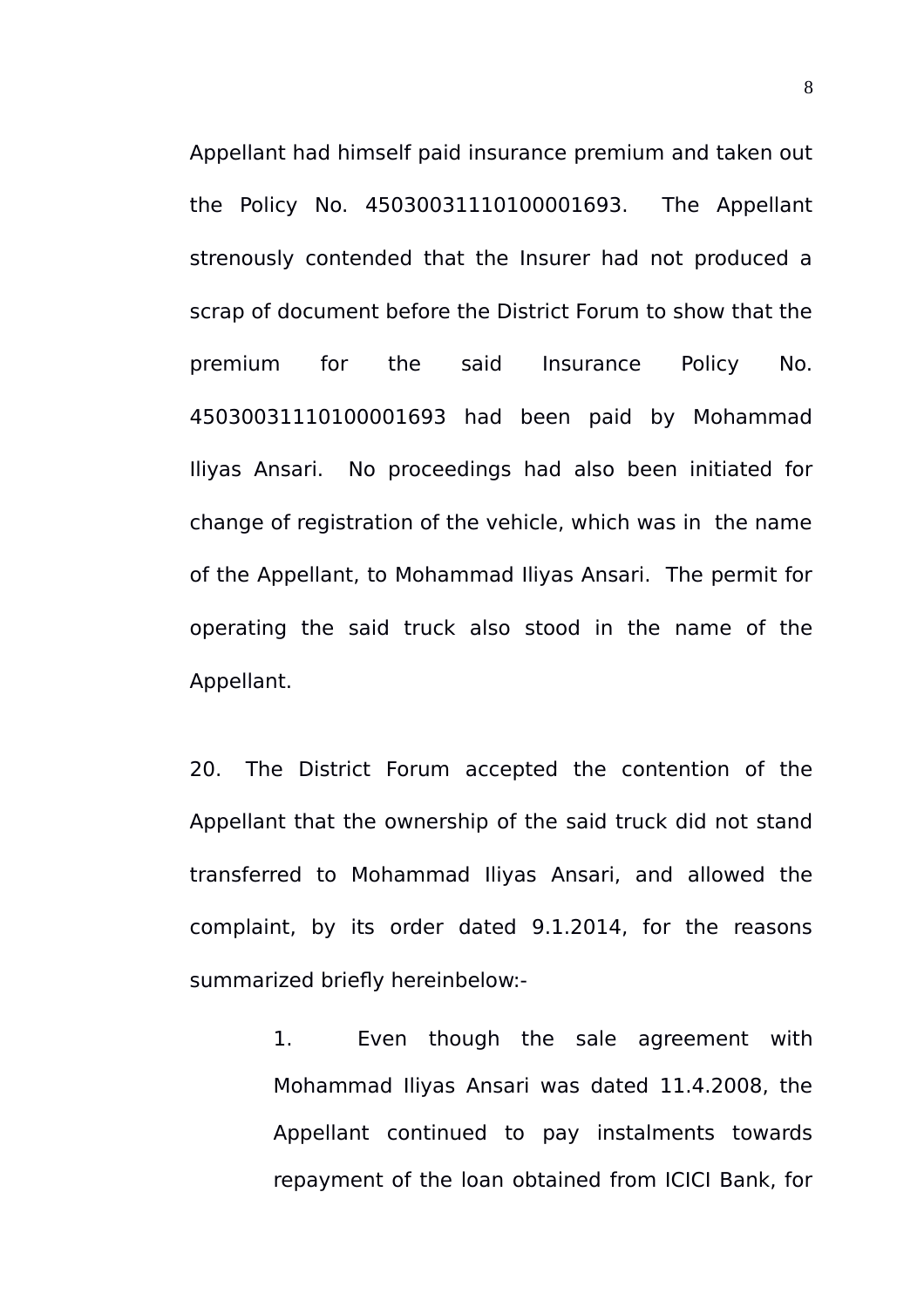purchase of the said truck, long thereafter.

2. The Appellant had produced documents to show that he had paid the premium for the insurance policy after 11.4.2008, and even as late as on 31.05.2011.

3. The Insurer had not produced any materials to show said that the insurance premium had not been paid by the Appellant, but had been paid by Mohammad Iliyas Ansari.

4. The said truck was registered in the name of the Appellant and the permit for operating the said truck for carriage of goods also stood in his name.

5. Mohammad Iliyas Ansari had not objected to release of compensation to the Appellant for damage caused to the vehicle, by reason of the accident.

6. The Insurer had not established that Driver, Rajendra Singh was an employee of Mohammad Iliyas Ansari.

21. It had also been argued on behalf of the Appellant, before the District Forum, that the Surveyor appointed by the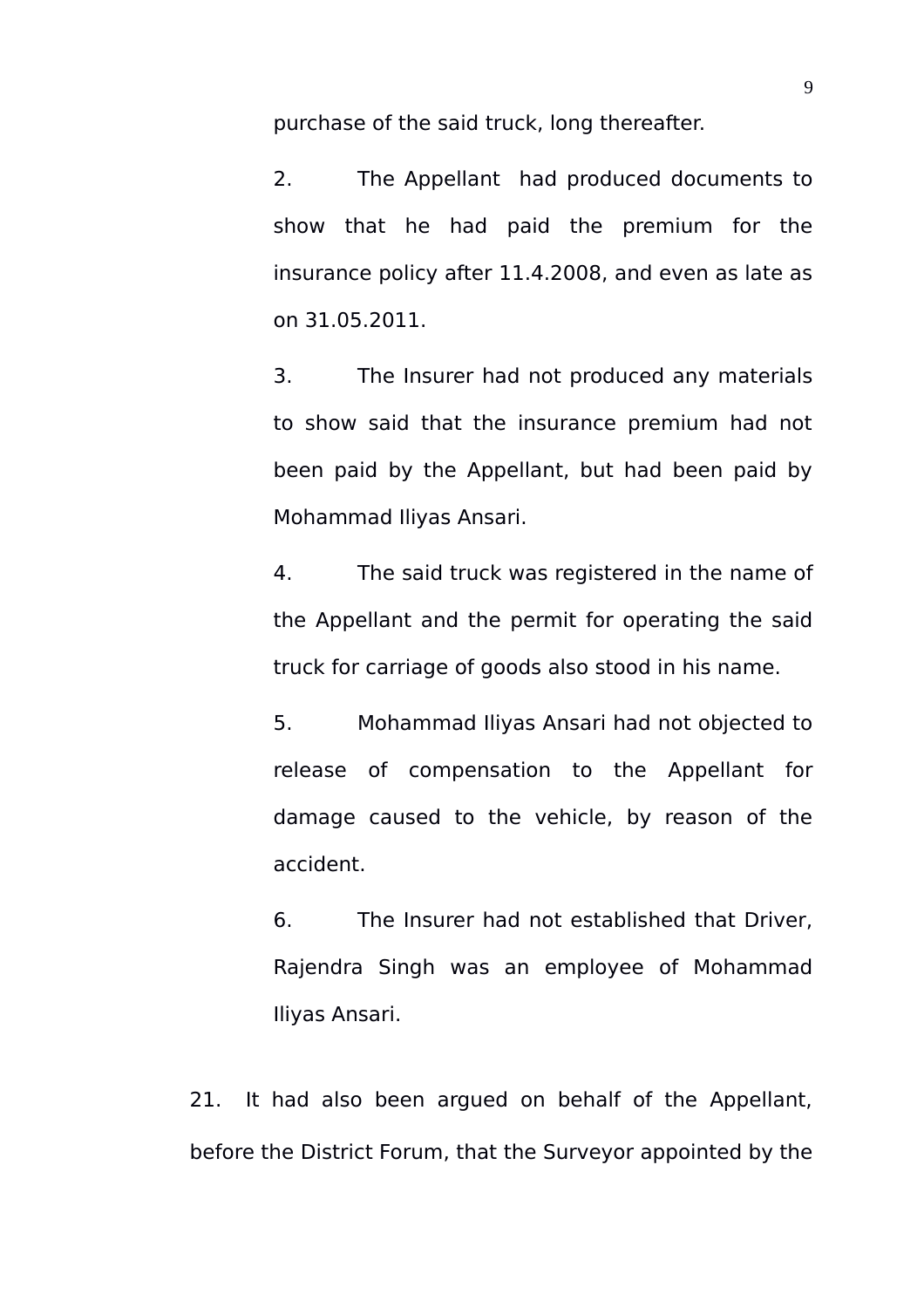Insurer had taken a consent letter from the Appellant after the Survey, but had not taken any statement from Mohammad Iliyas Ansari or from the Driver which could show that Mohammad Iliyas Ansari was the owner of the said truck, or the Driver was the employee of Mohammad Iliyas Ansari.

22. The District Forum, thus allowed the claim, holding in effect, that the Appellant continued to be the owner of the vehicle. On the basis of the report of the Surveryor, the gross liability was calculated at Rs.8,48,500/- from which salvage value of Rs. 3,55,000/- was deducted and the net loss recoverable from the Insurer computed at Rs.4,93,500/-.

23. The District Forum directed the Insurer to pay to the Appellant the said sum of Rs.4,93,500/-, with simple interest at 6% per annum from the date of the institution of the complaint, that is, 6.10.2012, a sum of Rs.5,000/- for mental harassment and a sum of Rs.2,000/- towards litigation expenses.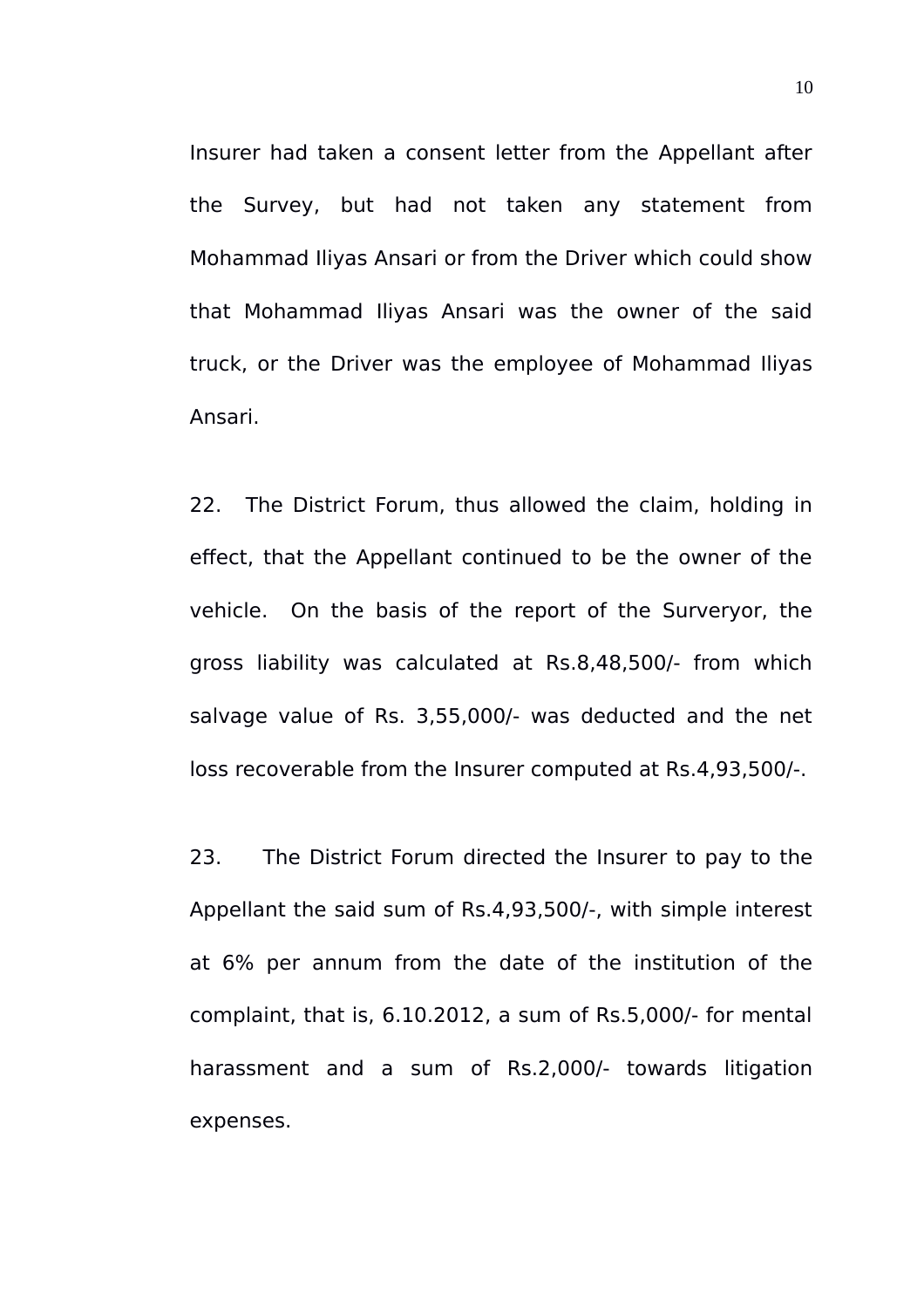#### 24. In appeal the State Commission found:-

"11. We have perused the record of the District Forum. In Certificate of Registration of the vehicle in question, the name of the Respondent (complainant) Surendra Kumar Bhilawe is recorded as registered owner. In the license of Good Vehicle also vehicle bearing No.C.G.04-JA-3835 is registered in the name of the Respondent (Complainant) Surendra Kumar Bhilawe and the Insurance Policy was issued in the name of Respondent (Complainant) Surendra Kumar Bhilawe for the period from 02.06.2011 to 01.06.2012. Looking to the above documents, it appears that the vehicle in question was still recorded in the name of Respondent (Complainant) himself obtained insurance policy from the Appellant (Insurance Company).

12. The Respondent (Complainant) filed documents i.e. letter dated 08.01.2014 sent by ICICI Bank to the Respondent (complainant) Surendra Kumar Bhilawe and Statement of Account. It appears that the loan was being deposited by the Respondent (Complainant) himself and the Appellant (Ops) could not filed any document which shows or indicates that the amount of loan was paid by Mohd. Iliyas Ansari, in the name of the Respondent (Complainant). It appears that the Respondent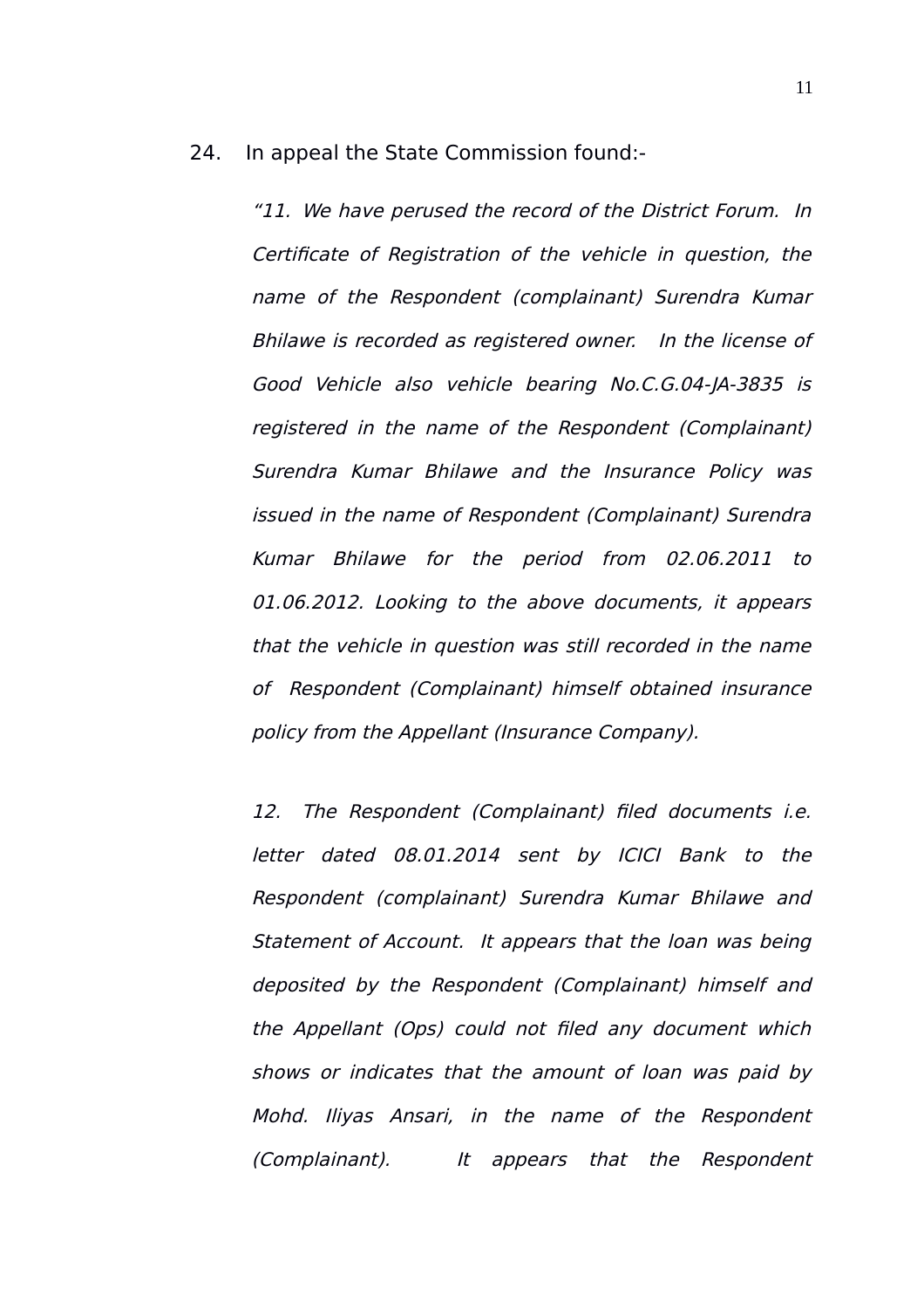(complainant) himself had deposited loan amount with the ICICI Bank from where he had obtained loan.

13. An agreement was executed between the Respondent (complainant) Surendra Kumar Bhilawe and Mohammad Iliyas Ansari on 11.04.2008 and the Insurance Policy was obtained by the Respondent (Complainant) on 02.06.2011, which was effective from the period from 02.06.2011 to 01.06.2012. Had the vehicle in question was transferred by the Respondent (complainant) to Mohammad Iliyas Ansari, the Respondent (Complainant) could have intimated the R.T.O. regarding transferring the vehicle in favour of Mohammad Iliyas Ansari and Mohammad Iliyas Ansari himself could have deposited the amount of loan with the ICICI Bank. In the instant case, Mohammad Iliyas Ansari is a material evidence for the Appellant (Ops) to prove that he purchased vehicle in question from the Respondent (complainant) and Mohammad Iliyas Ansari, therefore, on merely filing an agreement executed between the Respondent (Complainant) and Mohammad Iliyas Ansari, it cannot be said the vehicle in question was duly transferred by the Respondent (Complainant) to Mohammad Iliyas Ansari and Mohammed Iliyas Ansari is owner of the vehicle in question.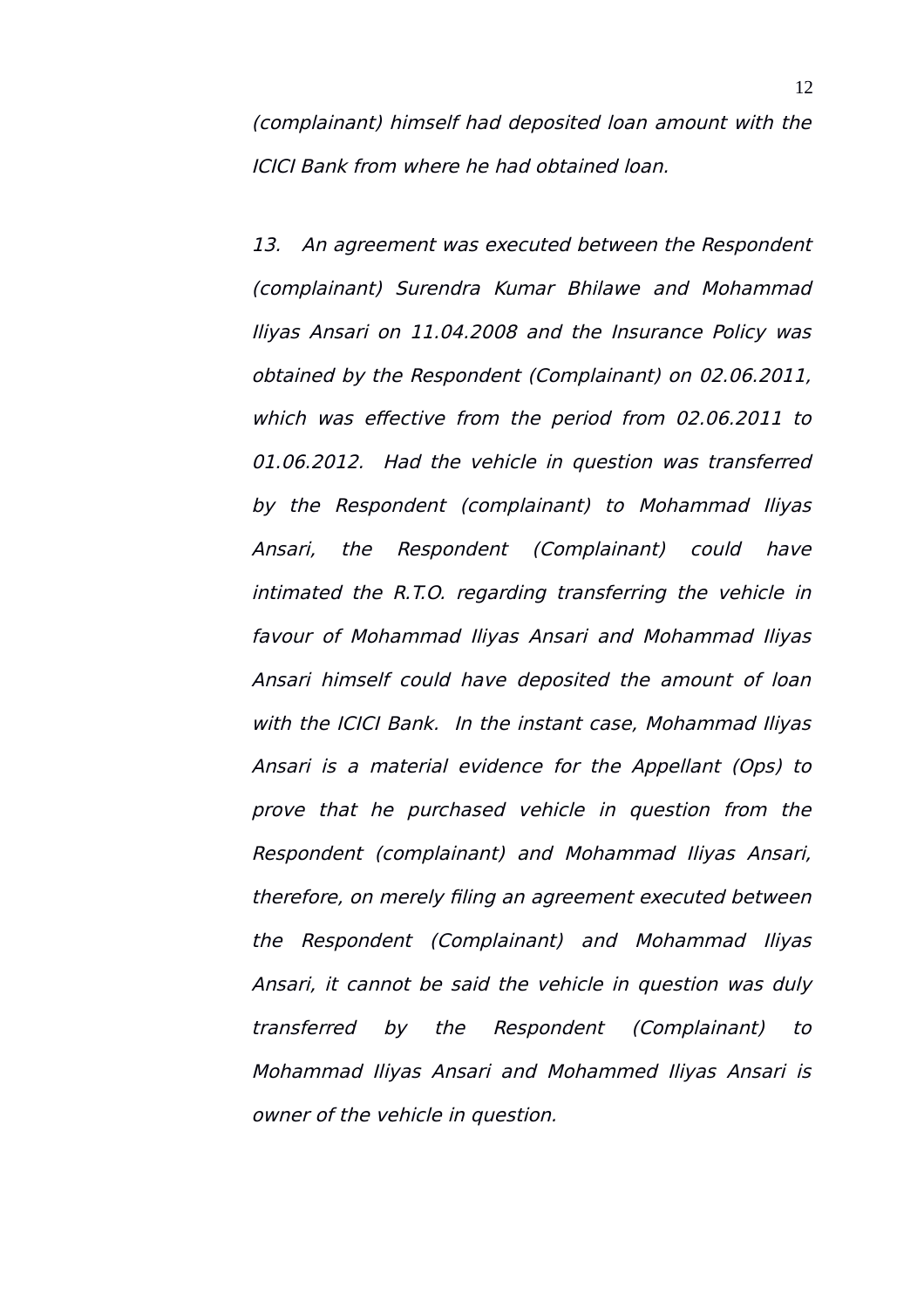14. Ld. District Forum, in para 12 of the Impugned Order has observed that Mohammad Iliyas Ansari has not raised any objection against the complaint filed by the Respondent (complainant) from which it is proved that sale agreement is meaningless. The Appellant (OPs) could not prove that river Rajendra Singh was an employee of Mohammad Iliyas Ansari, whereas the contention of the Respondent (complainant) is that vide letter dated 08.08.2012 which was received by the Appellant (OPs) (Insurance Company) wherein it was mentioned by him that by the above sale agreement, the purchaser has not received any right and the Respondent (complainant) only is registered owner of the vehicle. In para 13, the District Forum has observed that the contention of the Respondent (complainant) is that the Surveyor, who was appointed by the Insurance company, has taken consent letter dated 02.01.2012 of Respondent (complainant) after conducting survey. The Appellant (OPs) had not filed any evidence that they had taken statement of Mohammad Iliyas Ansari or statement of the driver who mentioned that the vehicle was of the ownership of Mohammad Iliyas Ansari.

15. The finding recorded by the District Forum, is just and proper and does not suffer from any jurisdictional erroneously, irregularity or illegality, hence does not call for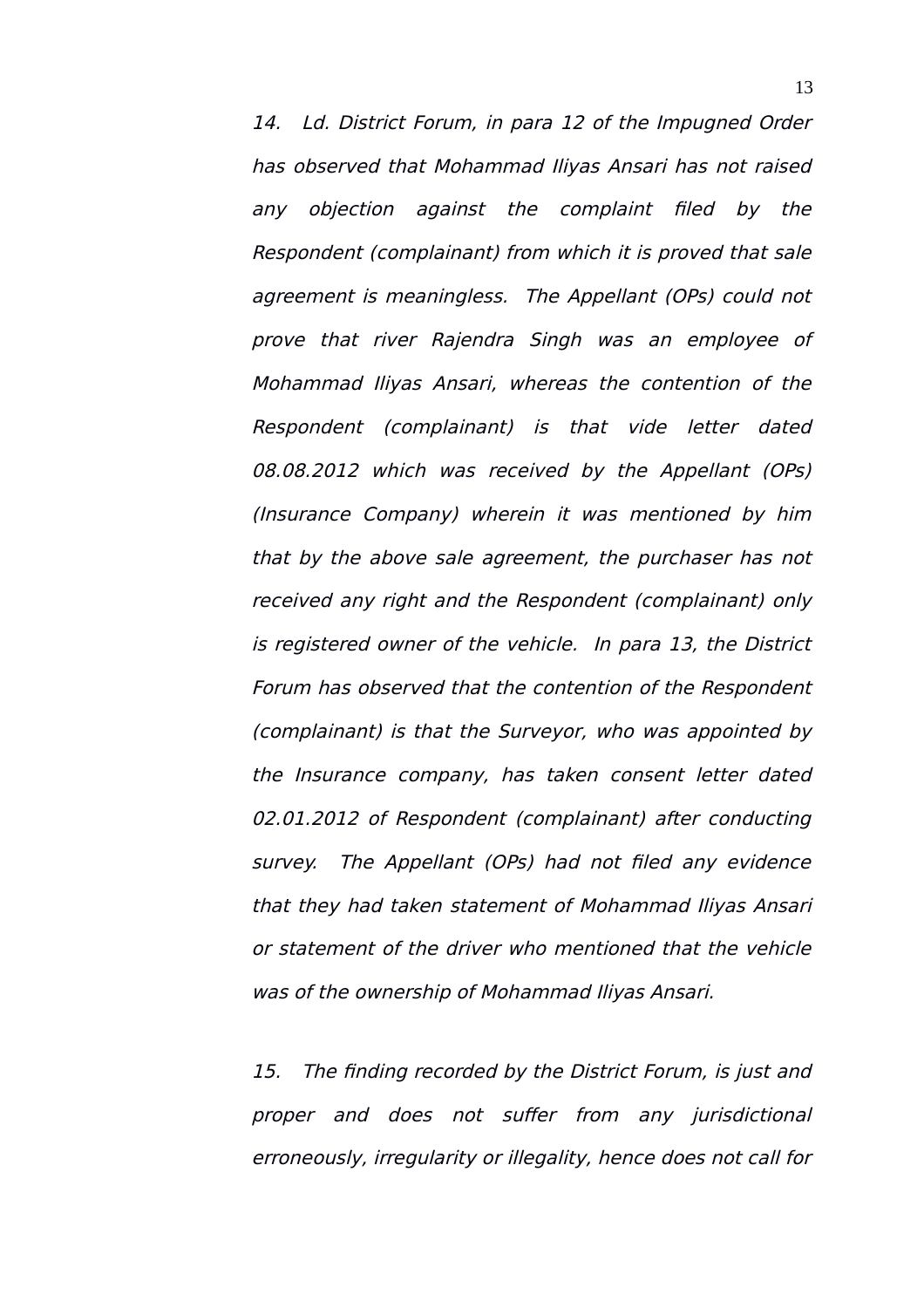#### any interference by this Commission."

25. The National Commission set aside the orders of the District Forum and the State Commission, thereby rejecting the concurrent factual finding of both the fora, and dismissed the complaint on the ground that the Appellant had sold his vehicle to Mohammad Iliyas Ansari.

26. The National Commission observed that when an owner of a vehicle sells his vehicle and executes a sale letter without in any manner postponing passing of the title to the property in the vehicle, the ownership in the vehicle passes to the purchaser on execution of the sale letter. The delivery of the vehicle, to the purchaser, reinforces the title which the purchaser gets to the vehicle, on execution of the sale letter in his favour. The National Commission also drew adverse inference against the Appellant, since the FIR was lodged with the Police on 16.11.2008, that is, three days after the accident and intimation of the claim was given to the Appellant 12 days after the accident, that is, on 25.11.2011.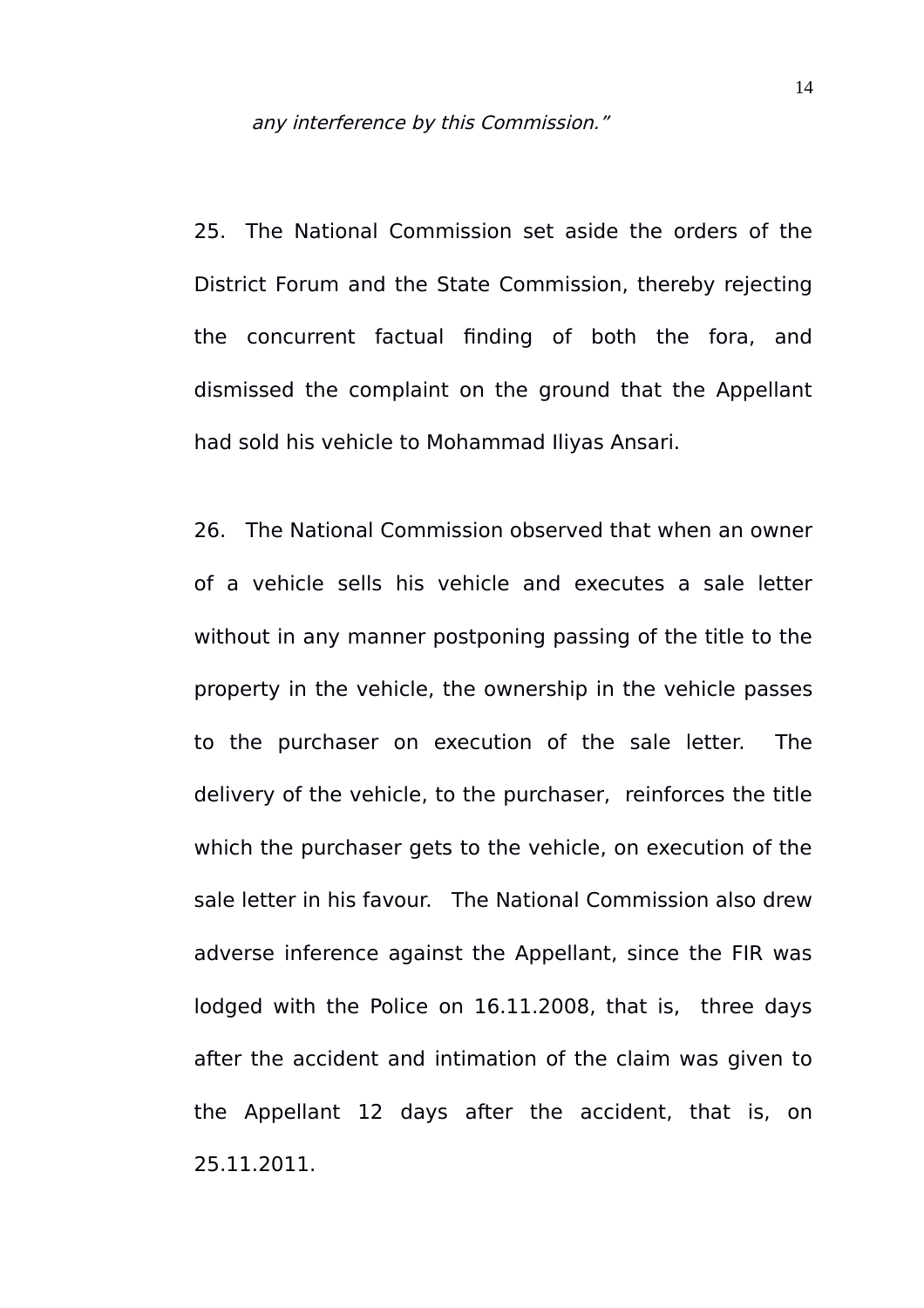27. The National Commission Held:-

"A perusal of the sale agreement dated 11.4.2008 executed by the complainant with Shri Mohd. Iliyas Ansari would show that the complainant handed over the possession of the aforesaid vehicle to Shri Ansari on payment of Rs.1,40,000/- Since the vehicle had been got financed from ICICI Bank the remaining payment was to be made by the purchaser directly to the said bank. The aforesaid document also shows that a sum of Rs.1,40,000/ was received by the complainant from Shri Ansari on 11.4.2008. Thus, it stands duly proved that not only had the complainant received the sale consideration agreed with Shri Ansari he had also delivered the possession of the vehicle to him on 11.4.2008.

7.Though the vehicle was not got registered in the name of Shri Ansari by the time it met with an accident, that in our opinion, would be of no consequence in view of the sale having been already completed on 11.4.2008."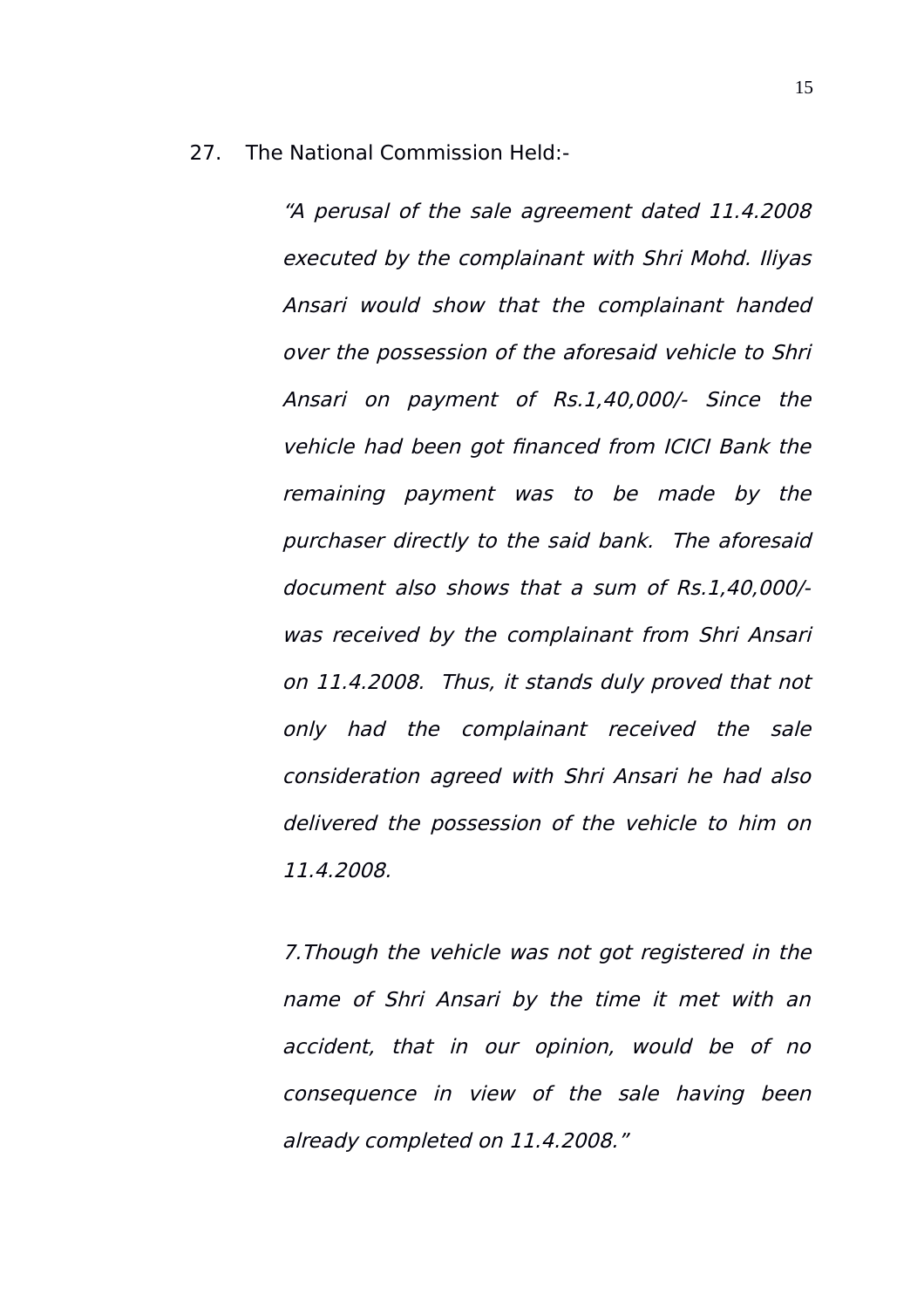28. The National Commission completely ignored the following concurrent factual findings of the District Forum and State Commission:-

> (I) Even after the date of the purported sale agreement, that is, 11.4.2008, the Appellant continued to pay instalments to ICICI Bank towards repayment of the loan for purchase of the said truck.

> (ii) The ICICI Bank had neither released the said truck from hypothecation nor given 'No Objection" for the sale of the said truck.

> (iii) The Appellant paid the premium and took out the policy of insurance on or about 31.5.2011 covering the period from 2.6.2011 to 1.6.2012 in his own name. This was over three years after the date of the purported sale agreement.

> (iv) No steps were taken by the Appellant or by Mohammad Iliyas Ansari to have the registration of the said truck transferred in the name of Mohammad Iliyas Ansari.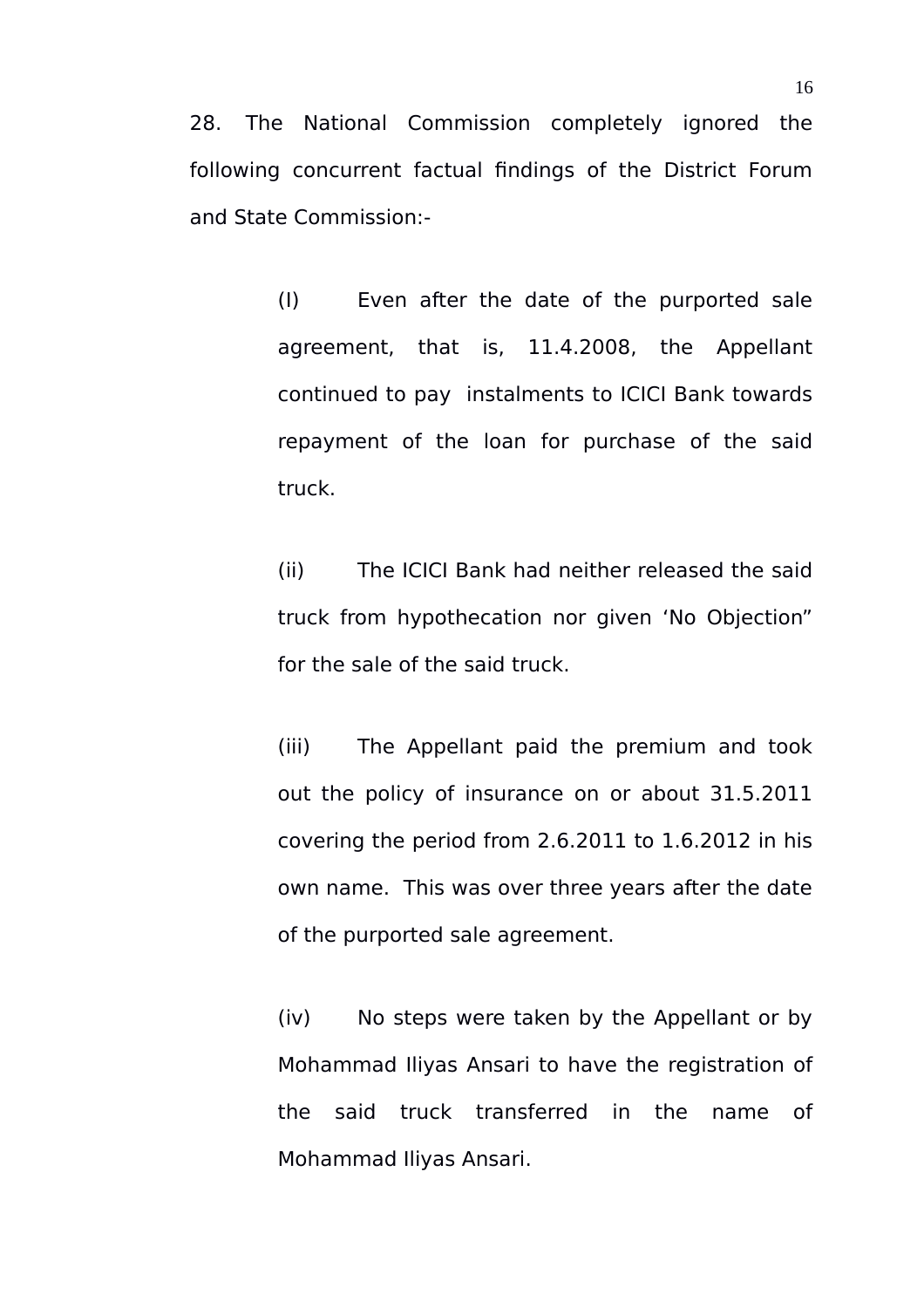(v) The permit for operating the said truck was still in the name of the Appellant over three years after the purported sale agreement.

29. There was no material evidence at all before the National Commission, on the basis of which the National Commission could have reversed the concurrent factual findings of the District Forum and the State Commission which unerringly led to the conclusion that ownership of the said truck never stood transferred to Mohammad Iliyas Ansari.

30. In fact, the National Commission did not address the following questions:-

(i) Who actually paid instalments to ICICI Bank after 11.4.2008 – the Appellant or Mohammad Iliyas Ansari? The concurrent finding of the District Forum and the State Commission that the Appellant paid instalments to ICICI Bank even after 11.4.2008, therefore, remained unshaken.

(ii) If the ownership of the said truck stood transferred on 11.4.2008, why would the Appellant continue to pay the instalments to ICICI Bank towards repayment of the loan for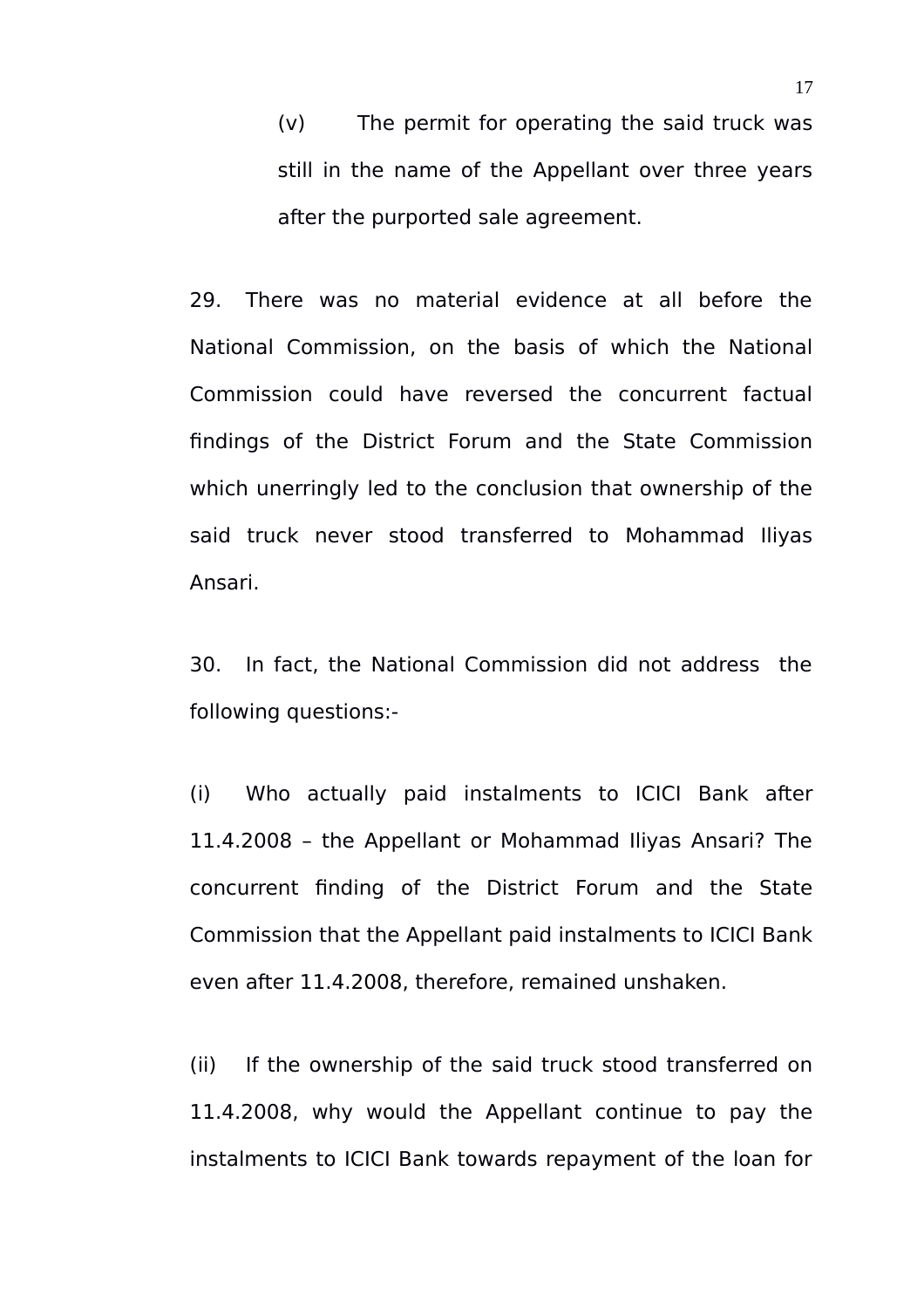purchase of the said truck?

(iii) Was any 'No Objection' obtained from ICICI Bank for transfer of the said truck?

(iv) Could the Appellant have transferred the said truck without 'No Objection' from ICICI Bank?

(v) Who actually paid the Insurance Premium on 31.5.2011 for the said Policy No.45030031110100001693 effective from 2.6.2011 to 1.6.2012?

(vi) If the ownership of the said truck were transferred, why would the Appellant have taken out an Insurance Policy covering the said truck in his own name even on 31.5.2011, after over three years?

(vii) Was the Driver Rajendra Singh employee of the Appellant or of Mohammad Iliyas Ansari? Was any statement in this regard taken either from Driver Rajendra Singh or Mohammad Iliyas Ansari?

(viii) Were any steps ever taken for transfer of registration of the said truck in the name of Mohammad Iliyas Ansari?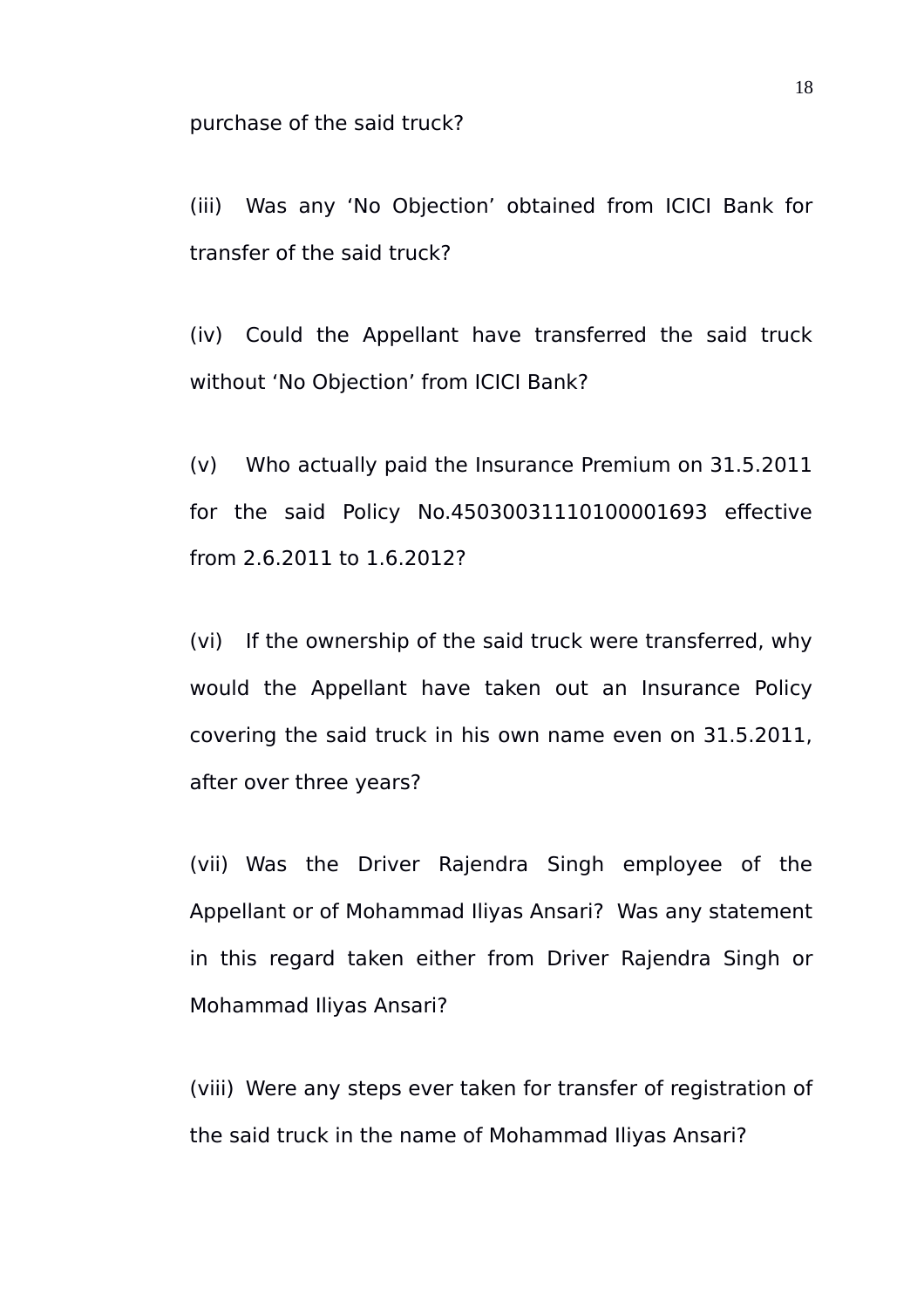(ix) If the ownership of the said truck stood transferred to Mohammad Iliyas Ansari, why did he not take steps to have the registration of the said truck transferred in his own name even after three years?

(x) In whose name did the permit to operate the said truck stand?

(xi) Why would Mohammad Iliyas Ansari run the said truck with a permit in the name of the Appellant, if he was its owner, thereby exposing himself to penal consequences under the Motor Vehicle Act and the Rules framed thereunder?

(xii) Could ownership of the said truck be transferred without transfer of registration in the name of the transferee, in view of the Motor Vehicle Act, 1988 and the Rules framed thereunder?

31. In our considered opinion, Sections 19 and 20 of the Sale of Goods Act, 1930, which deal with the stage at which the property in movable goods passes to the buyer, is of no assistance to the Insurer. There can be no doubt that property in a specific movable property is transferred to the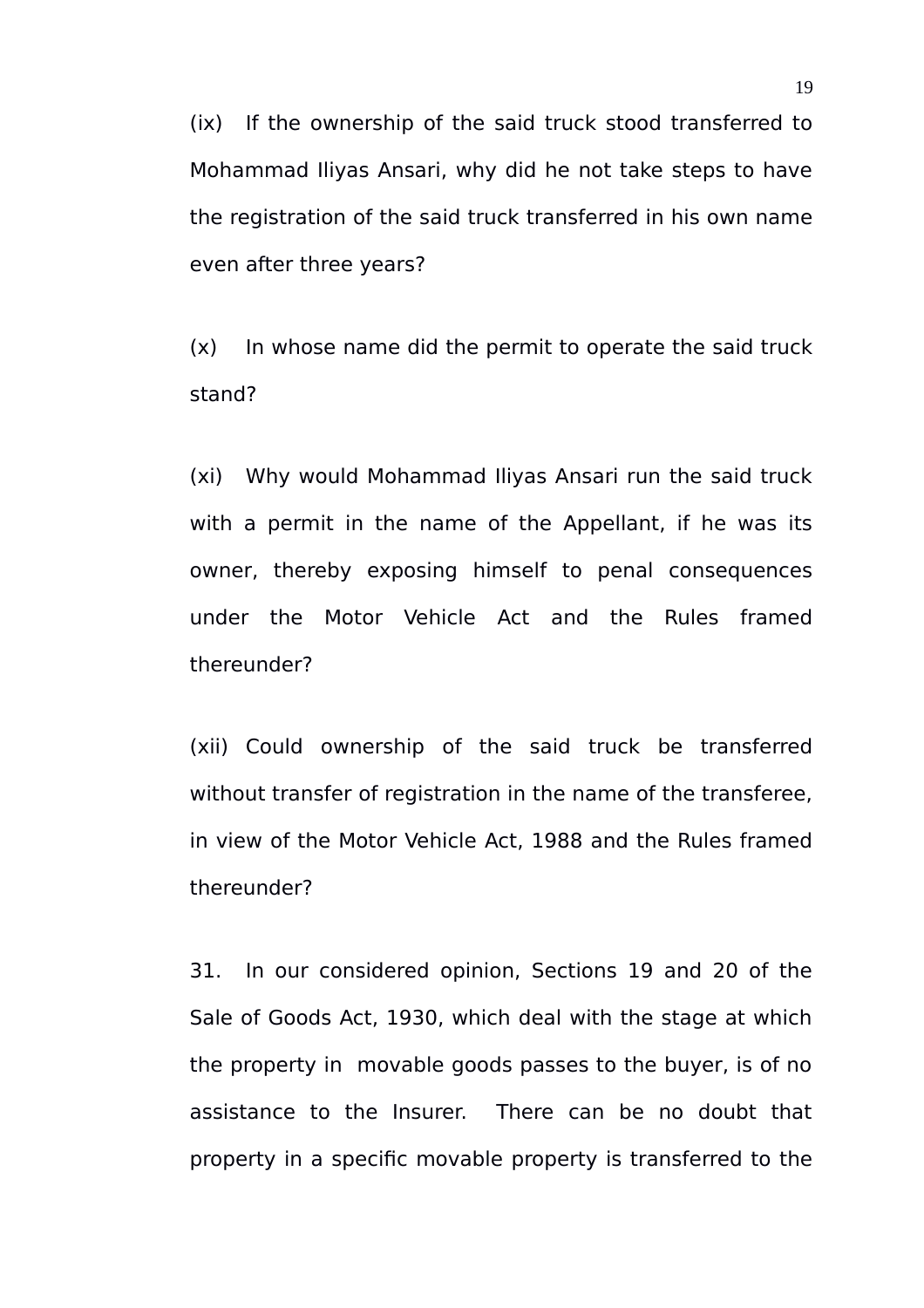buyer at such time as parties to the contract intend it to be transferred, provided such immovable property is free to be transferred, and/or in other words capable of being transferred.

32. If there is an impediment to the transfer, as in the instant case, where 'No Objection' of the financier bank was imperative for transfer of the said truck, there could be no question of transfer of title until the impediment were removed, for otherwise the contract for transfer would be injurious to the financier bank, immoral, unlawful and void under Section 10 read with Sections 23 and 24 of the Contract Act, 1872.

33. It was thus, an implicit condition of the agreement for transfer of the said truck, that the transfer would be complete only upon issuance of 'No Objection" by the financier bank and upon compliance with the statutory requirements for transfer of a motor vehicle.

34. The contract in this case, could not possibly have been an unconditional contract of transfer of movable property in deliverable state, but a contract to transfer, contingent upon 'No Objection" from ICICI Bank, and compliance with the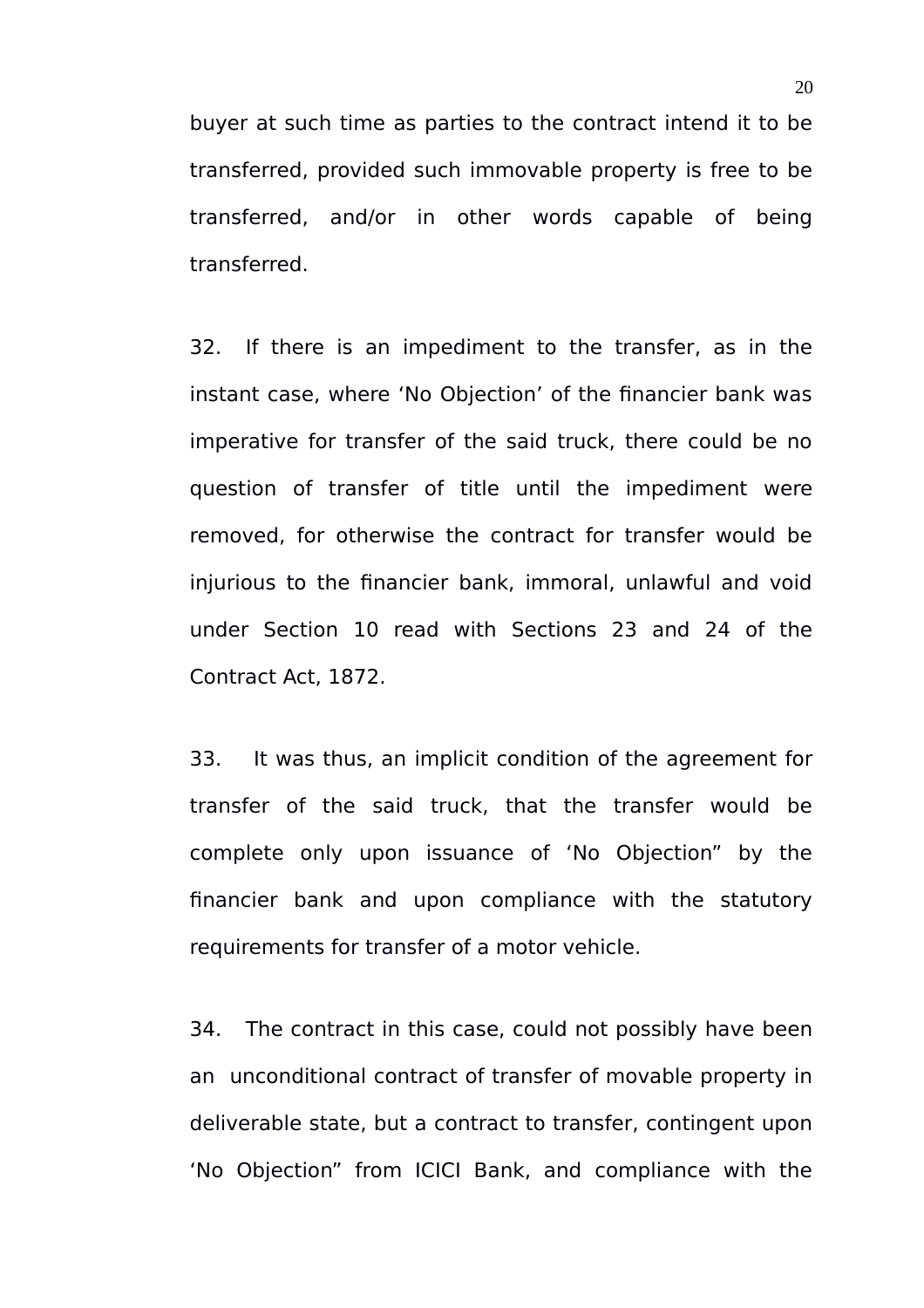statutory provisions of the Motor Vehicles Act, 1988 and the Rules framed thereunder. Sections 19 and 20 of the Sale of Goods Act are not attracted.

35. The National Commission overlooked the definition of 'owner' in Section 2(30) of the Motor Vehicle Act, 1988. In Section 2(30) 'owner' has been defined to mean "a person in whose name a motor vehicle stands registered and, where such person is a minor, the guardian of such minor, and in relation to a motor vehicle which is the subject of a hire purchase agreement, or an agreement of lease or an agreement of hypothecation, the person in possession of the vehicle under that agreement". Even assuming that Mohammad Iliyas Ansari was in possession of the said truck at the time of the accident, such possession was not under any agreement of lease, hire purchase or hypothecation with ICIC Bank.

36. It would also be pertinent to note the difference between the definition of owner in Section 2(30) of the Motor Vehicles Act, 1988 and the definition of owner in Section 2(19) of the Motor Vehicles Act, 1939 which has been repealed and replaced by the Motor Vehicles Act, 1988. Under the old Act 'owner' meant the person in possession of a motor vehicle. The definition has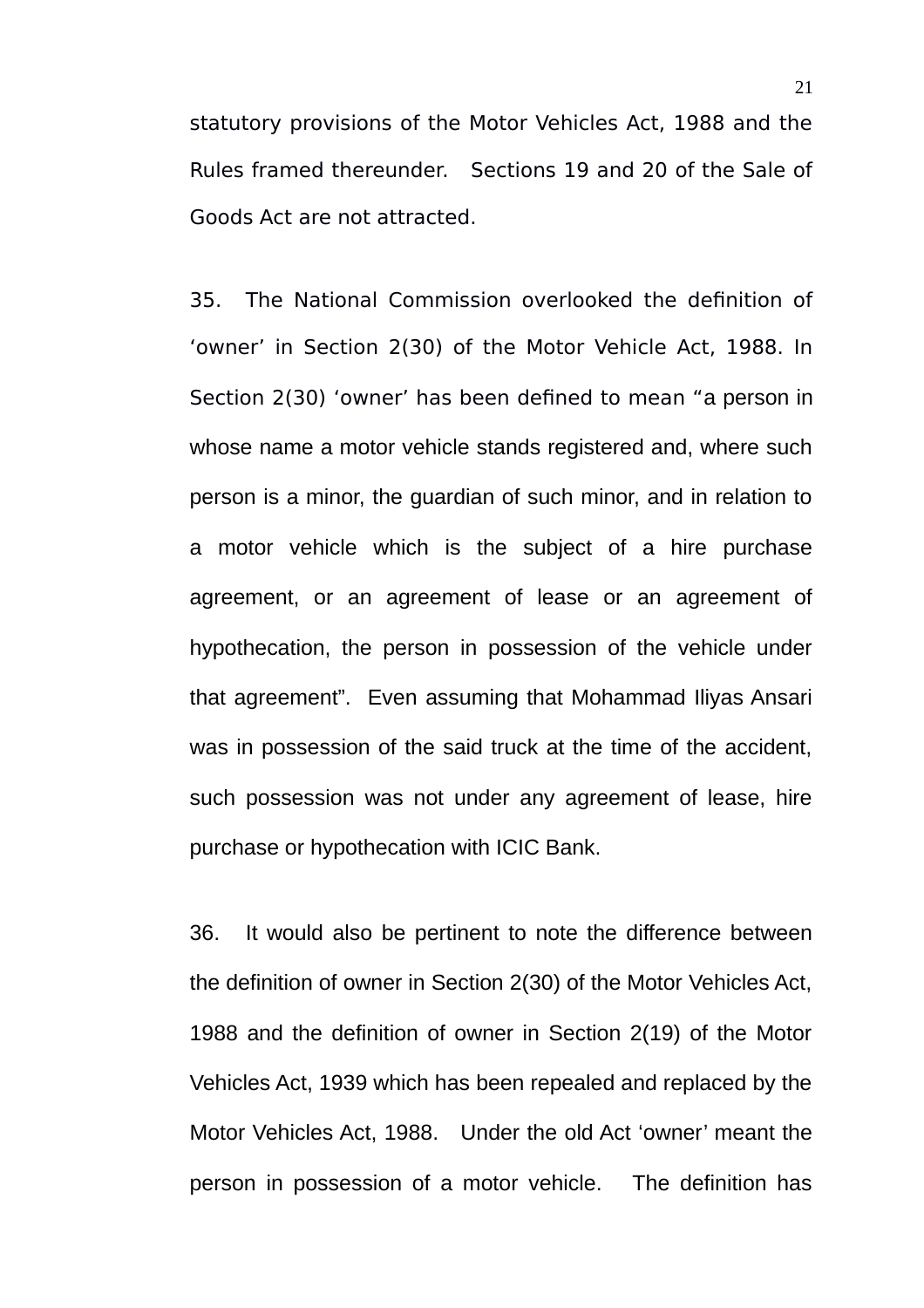undergone a change. Legislature has consciously changed the definition of 'owner' to mean the person in whose name the motor vehicle stands.

37. The National Commission also overlooked other applicable

provisions of the Motor Vehicle Act 1988, particularly Sections 39

to 41, 50, 51, 66, 69, 82, 84(g), 86(c), 146, 157, 177 and 192A.

38. Some of the relevant provisions of the Motor Vehicles Act are set out hereinbelow:-

# *"50. Transfer of ownership-*

*1) Where the ownership of any motor vehicle registered under this Chapter is transferred-*

*(a) the transferor shall,-*

*(i) in the case of a vehicle registered within the same State, within fourteen days of the transfer, report the fact of transfer, in such form with such documents and in such manner, as may be prescribed by the Central Government to the registering authority within whose jurisdiction the transfer is to be effected and shall simultaneously send a copy of the said report to the transferee; and*

*(ii) ……*

*(b) the transferee shall, within thirty days of the transfer, report the transfer to the registering authority within whose jurisdiction he has the residence or place of business where the vehicle is normally kept, as the case may be, and shall forward the certificate of registration to*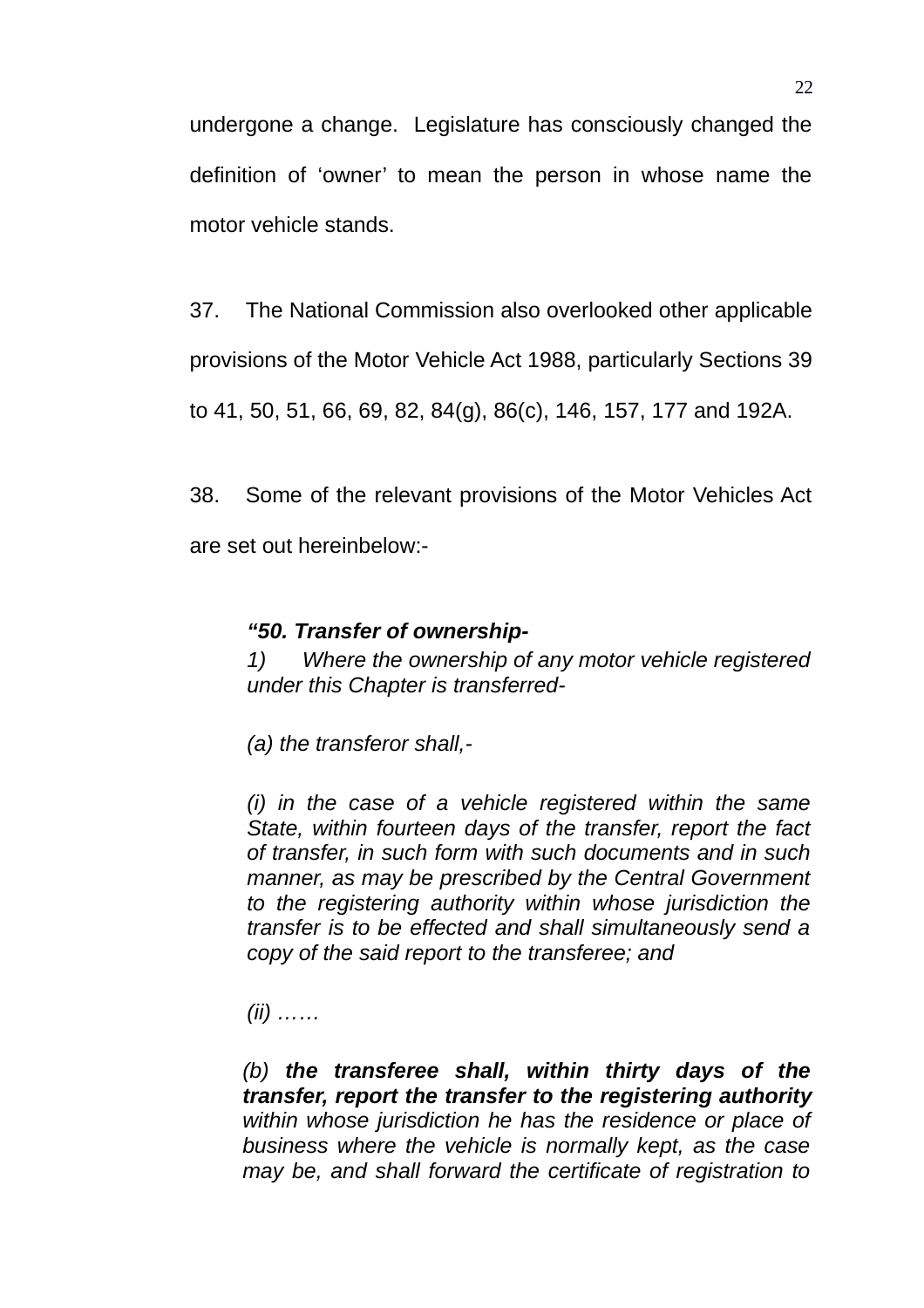*that registering authority together with the prescribed fee and a copy of the report received by him from the transfer of ownership may be entered in the certificate of registration.*

*(3) If the transferor of the transferee fails to report to the registering authority the fact of transfer within the period specified in clause (a) or clause (b) of sub-section (1), as the case may be, or if the person who is required to make an application under sub-section (2) (hereafter in this section referred to as the other person) fails to make such application within the period the period prescribed, the registering authority may, having regard to the circumstances of the case, required the transferor or the transferee, or the other person, as the case may be, to pay, in lieu of any action that may be taken against him under section 177 such amount not exceeding one hundred rupees as may be prescribed under sub-section (5).*

*Provided that action under section 177 shall be taken against the transferor or the transferee or the other person, as the case may be, where he fails to pay the said amount.* 

xxx xxx xxx

### *66. Necessity for permits-*

*(1) No owner of a motor vehicle shall use or permit the use of the vehicle as a transport vehicle in any public place whether or not such vehicle is actually carrying any passengers or goods save in accordance with the conditions of a permit granted or countersigned by a Regional or State Transport Authority or any prescribed authority authorising him the use of the vehicle in that place in the manner in which the vehicle is being used.*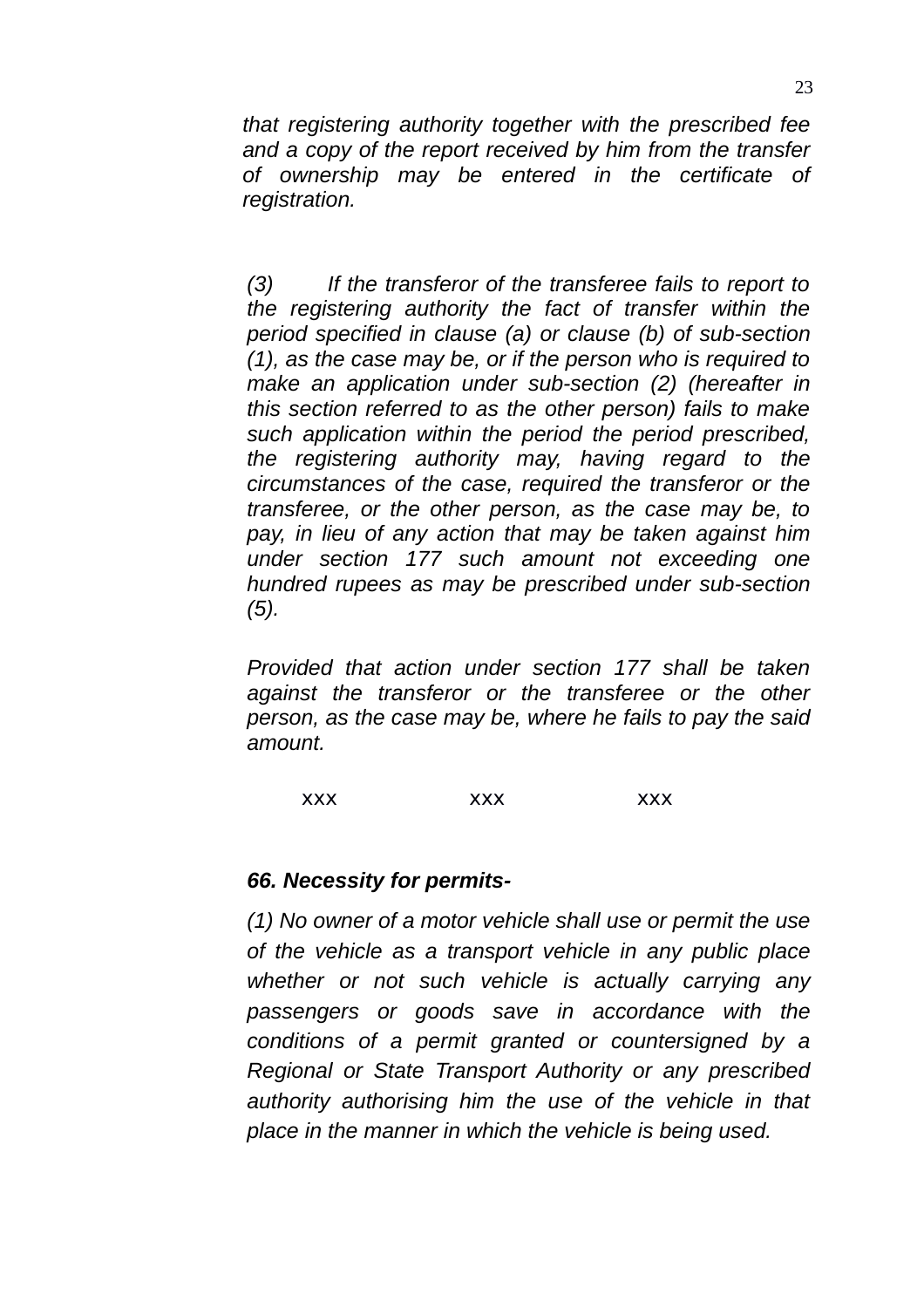### *82.Transfer of permit-*

*(1)Save as provided in sub-section (2), a permit shall not be transferable from one person to another except with the permission of the transport authority which granted the permit and shall not, without such permission, operate to confer on any person to whom a vehicle covered by the permit is transferred any right to use that vehicle in the manner authorised by the permit.*

*xxx xxx xxx*

# *84. General conditions attaching to all permit*

*The following shall be conditions of every permit-*

*………………..*

*………………..*

*(g) that the name and address of the operator shall be painted or otherwise firmly affixed to every vehicle to which the permit relates on the exterior of the body of that vehicle on both sides thereof in a colour or colours vividly contrasting to the colour of the vehicle centered as high as practicable below the window line in bold letters.* 

*xxx xxx xxx*

# *86. Cancellation and suspension of permits.-*

*(1)The Transport Authority which granted a permit may cancel the permit or may suspend it for such period as it thinks fit-*

*(c) if the holder of the permit ceases to own the vehicle covered by the permit,*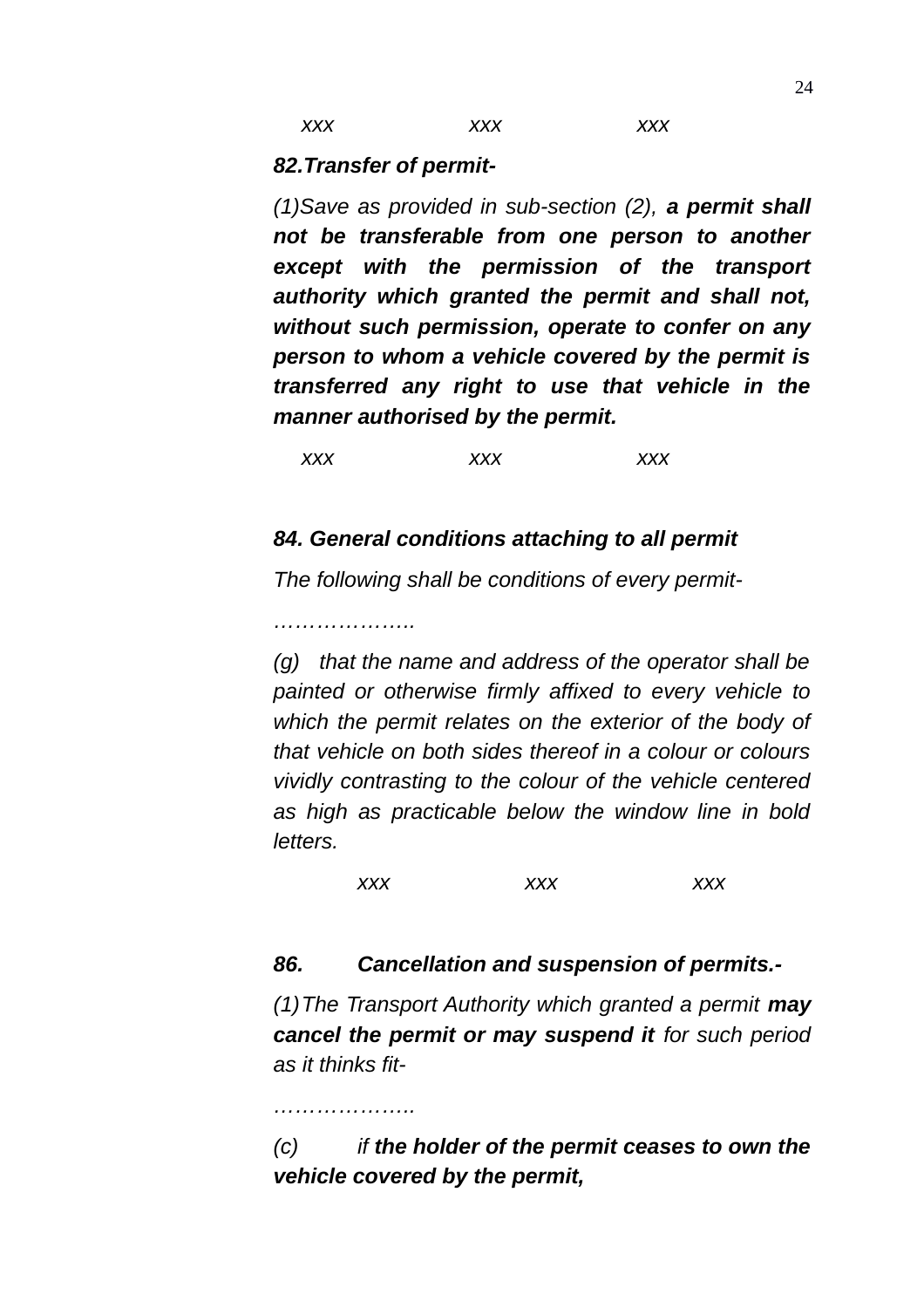# *140. Liability to pay compensation in certain cases on the principle of no fault-*

*(1) Where death or permanent disablement of any person has resulted from an accident arising out of the use of motor vehicle or motor vehicles, the owner of the vehicle shall, or, as the case may be, the owners of the vehicles shall, jointly and severally, be liable to pay compensation in respect of such death or disablement in accordance with the provisions of this section.*

*xxx xxx xxx*

# *146. Necessity for insurance against third party risk-*

*(1) No person shall use, except as a passenger, or cause or allow any other person to use, a motor vehicle in a public place, unless there is in force in relation to the use of the vehicle by that person or that person, as the case may be, a policy of insurance complying with the requirement of this Chapter.*

*xxx xxx xxx*

*157. Transfer of certificate of Insurance--*

*(1) Where a person in whose favour the certificate of insurance has been issued in accordance with the provisions of this Chapter transfers to another person the ownership of the motor vehicle in respect of which such insurance was taken together with the policy of insurance relating thereto, the certificate of insurance and the policy described in the certificate shall be deemed to have been transferred in favour of the person to whom*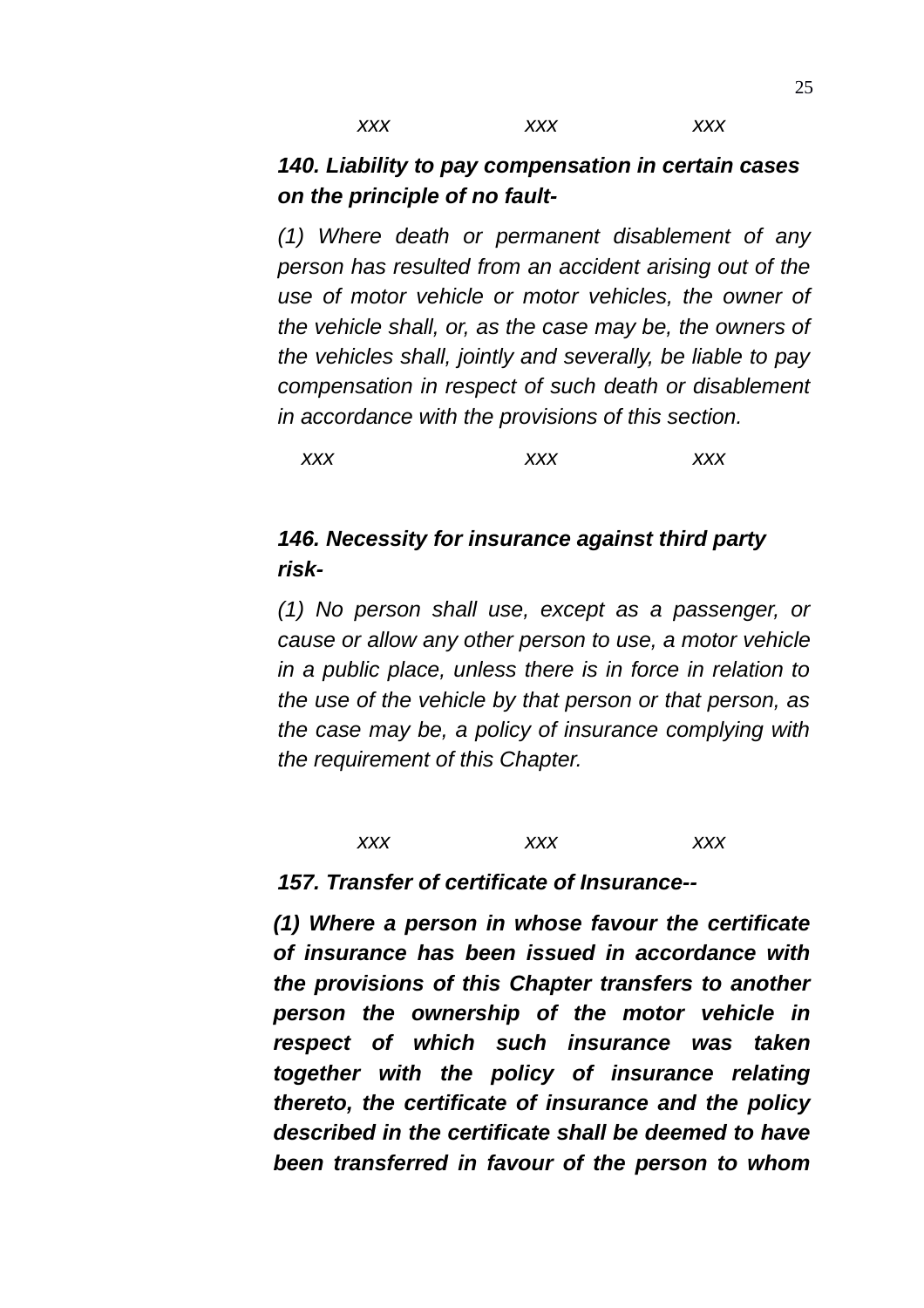# *the motor vehicle is transferred with effect from the date of its transfer.*

*(2) The transferee shall apply within fourteen days from the date of transfer in the prescribed form to the insurer for making necessary changes in regard to the fact of transfer in the certificate of insurance and the policy described in the certificate in his favour and the insurer shall make the necessary changes in the certificate and the policy of insurance in regards to the transfer of insurance.* 

*xxx xxx xxx*

# *163A. Special provisions as to payment of compensation on structured formula basis-*

*(1) Notwithstanding anything contained in this Act or in any other law for time being in force or instrument having the force of law, the owner of the motor vehicle or the authorised insurer shall be liable to pay in the case of death or permanent disablement due to accident arising out of the use of motor vehicle, compensation, as indicated in the Second Schedule, to the legal heirs or the victim, as the case may be.*

*xxx xxx xxx*

# *177. General provision for punishment of offences-*

 *Whoever contravenes any provisions of this Act or of any rule, regulation or notification made thereunder shall, if no penalty is provided for the offence be punishable for the first offence with fine which may extend to one hundered rupees, and for any second or subsequent offence with fine which may extend to three hundred rupees.* 

*xxx xxx xxx*

# *192A. Using vehicle without permit-*

*(1) Whoever drives a motor vehicle or causes or*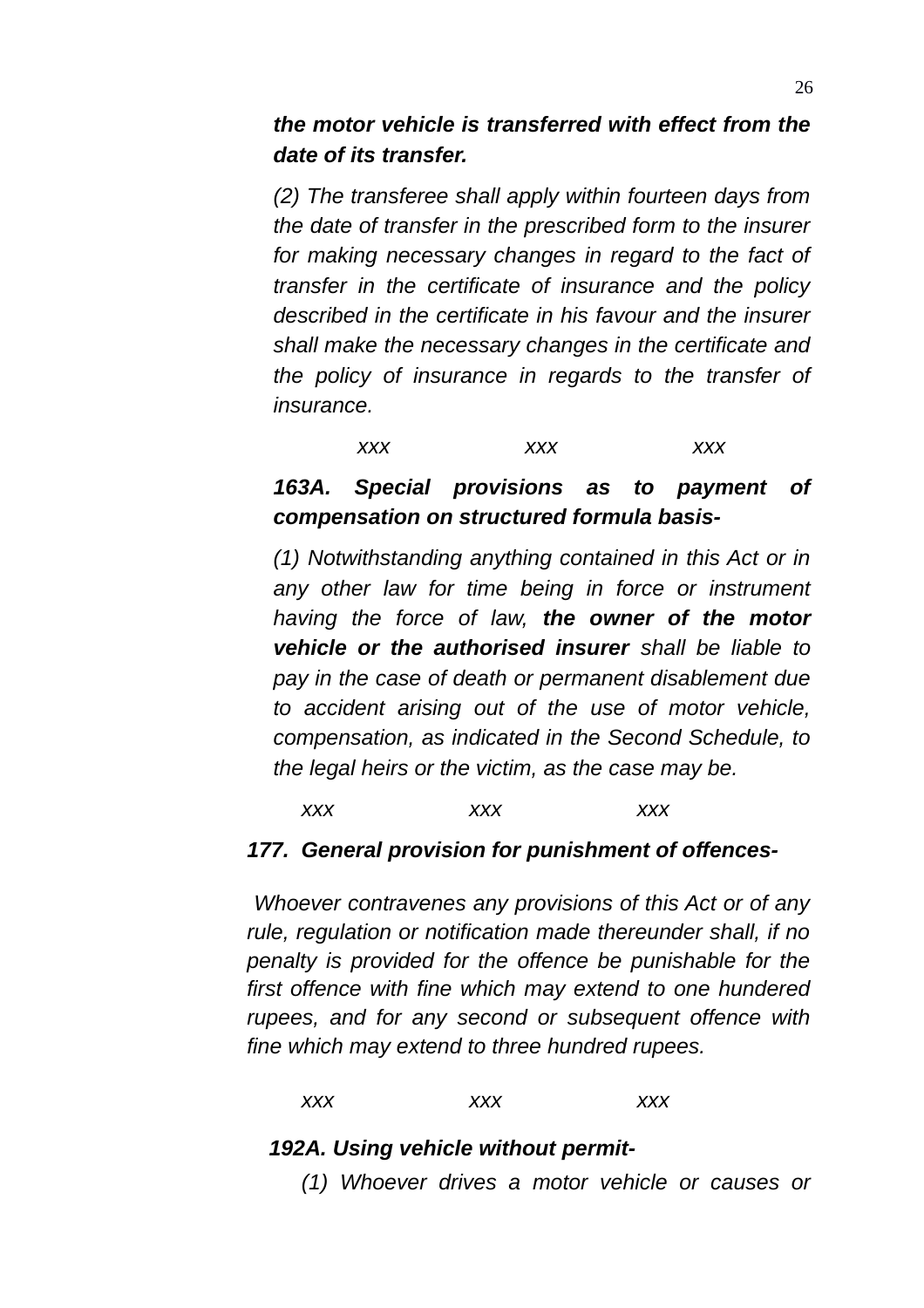*allows a motor vehicle to be used in contravention of the provisions of sub-section (1) of section 66 or in contravention of any condition of a permit relating to the route on which or the area in which or the purposes for which the vehicle may be used, shall be punishable for the first offence with a fine which may extend to five thousand rupees and for any subsequent offence with imprisonment which may extend to one year but shall not be less than three months or with fine which may extend to ten thousand rupees but shall not be less than five thousand rupees or with both.*

*Provided that the Court may for reasons to be recorded, impose a lesser punishment.*

39. It appears that the National Commission patently erred in holding that the Appellant had been paid the consideration without even examining if Mohammad Iliyas Ansari had paid any instalments to ICICI Bank.

40. The finding of the National Commission that the fact of registration of the said truck in the name of the Appellant was inconsequential is also not sustainable in law. Section 2(30) of the Motor Vehicles Act, 1988 defines 'owner' to mean the person in whose name the motor vehicle stands registered. The definition of 'owner' has been overlooked and ignored by the National Commission. Had ownership of the said truck intended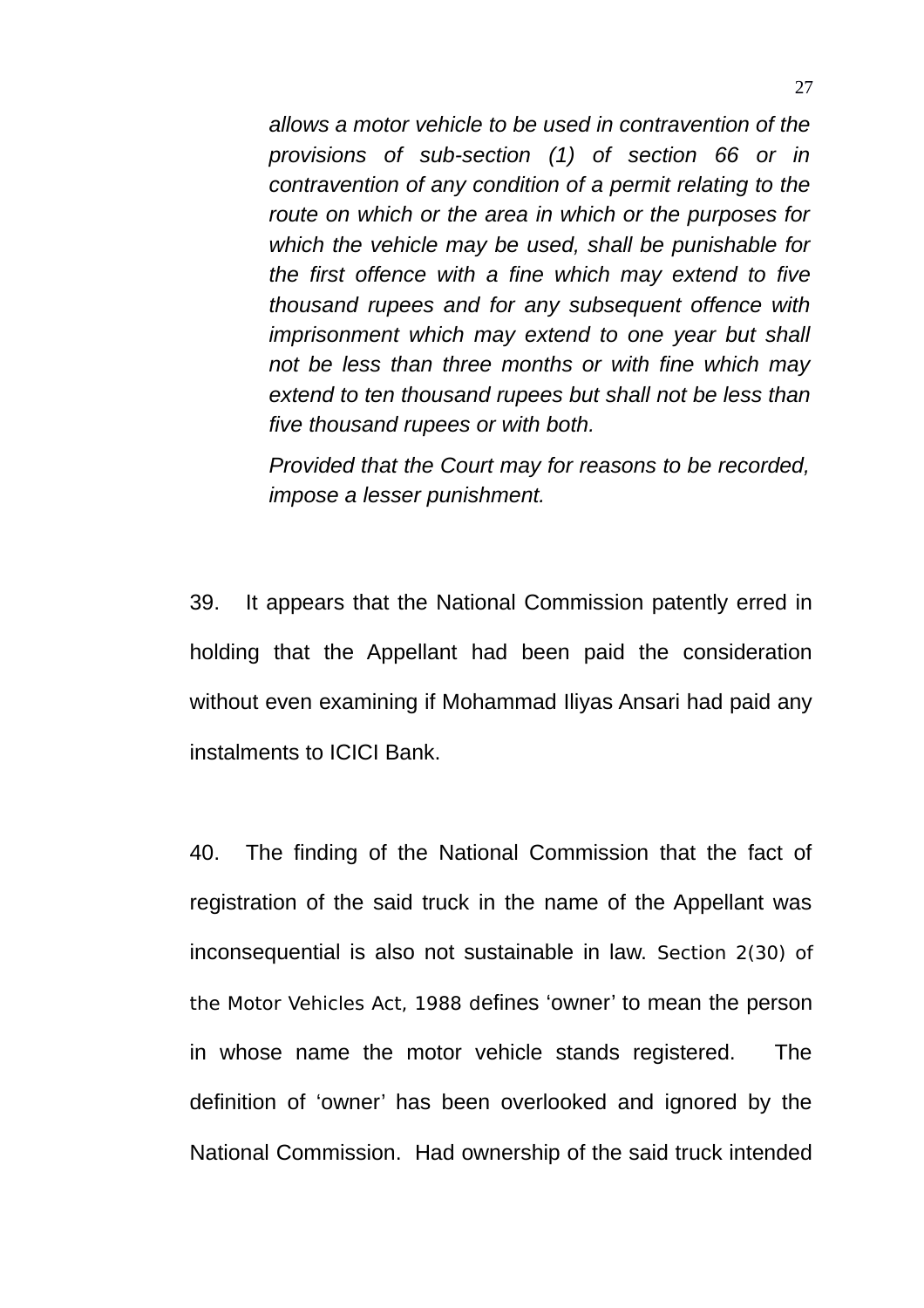to be transferred forthwith, the registration would have been transferred in the name of the transferee, as also the permit to operate the said truck for carriage of goods.

41. It is difficult to accept that a person who has transferred the ownership of a goods carriage vehicle on receipt of consideration, would not report the transfer or apply for transfer of registration, and thereby continue to incur the risks and liabilities of ownership of the vehicle under the provisions of law including in particular, under the Motor Vehicles Act, 1988 and other criminal/penal laws. It does not also stand to reason why a person who has transferred the ownership of the vehicle should, for over three years, benevolently go on repaying the loan for purchase of the vehicle, take out insurance policies to cover the vehicle or otherwise discharge obligations of ownership.

42. It is equally incredible that an owner of a vehicle who has paid consideration to acquire the vehicle would not insist on transfer of the permit and thereby expose himself to the penal consequence of operating a goods vehicle without a valid permit.

43. The National Commission also failed to appreciate that Section 157 of the Motor Vehicles Act provides that where a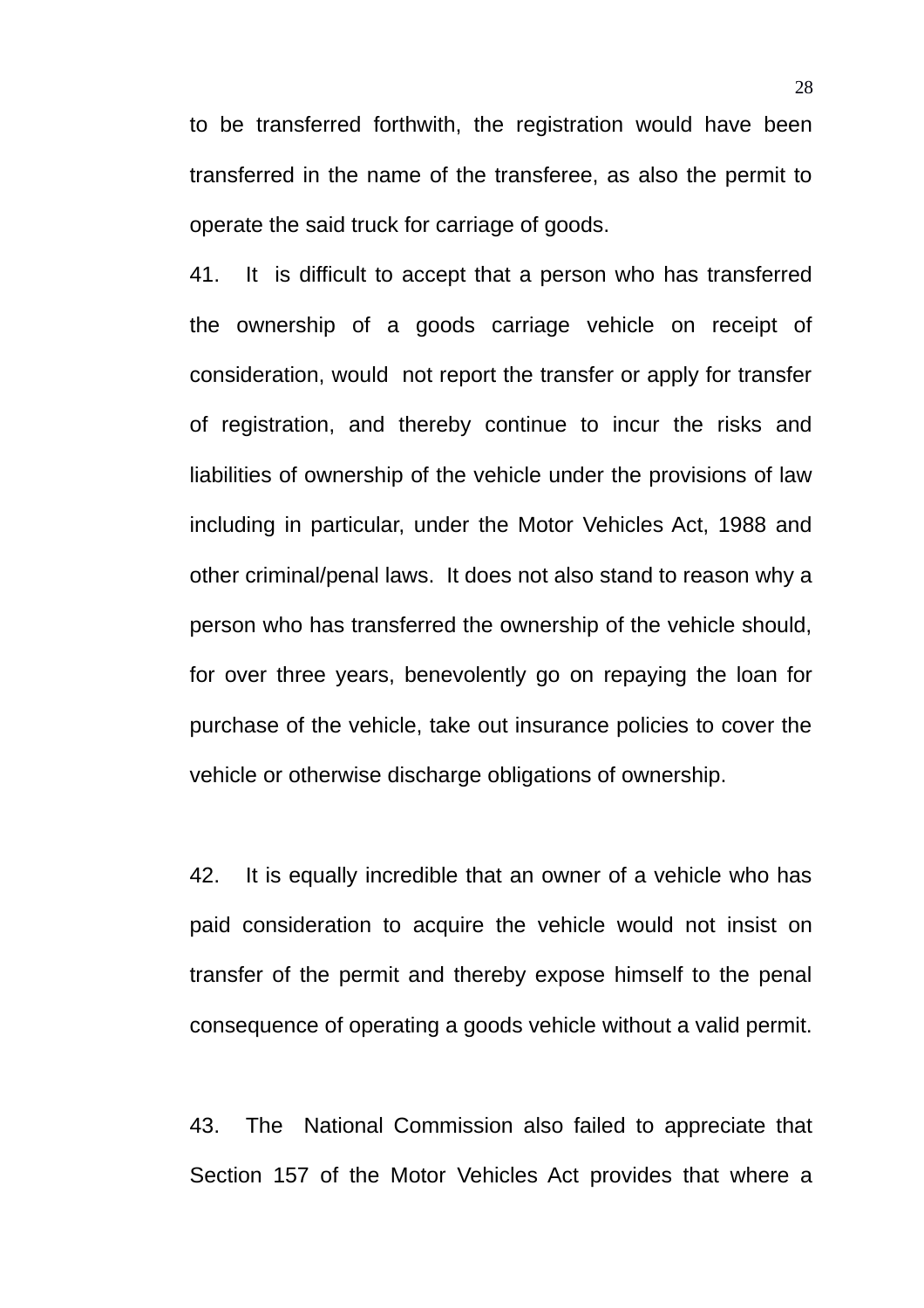person, in whose favour the certificate of insurance has been issued in accordance with the provisions of Chapter XI of the Motor Vehicles Act, transfers to another person the ownership of the motor vehicle in respect of which such insurance was taken together with the policy of insurance relating thereto, the certificate of insurance and the policy described in the certificate are to be deemed to have been transferred in favour of the person to whom the motor vehicle is transferred, with effect from the date of its transfer.

44. The explanation to Section 157 clarifies, for the removal of all doubts, that such deemed transfer would include transfer of rights and liabilities of the said certificate of insurance and policy of insurance. The transferee might, within 14 days from the date of transfer, apply to the Insurer in the prescribed form, for making requisite changes in the certificate of insurance and the policy of insurance with regard to the factum of transfer of insurance. There could be no reason for a transferee of an insured motor vehicle, to refrain from applying for endorsement of the transfer in the Insurance Policy Certificate when insurance covering third party risk is mandatory for using a vehicle.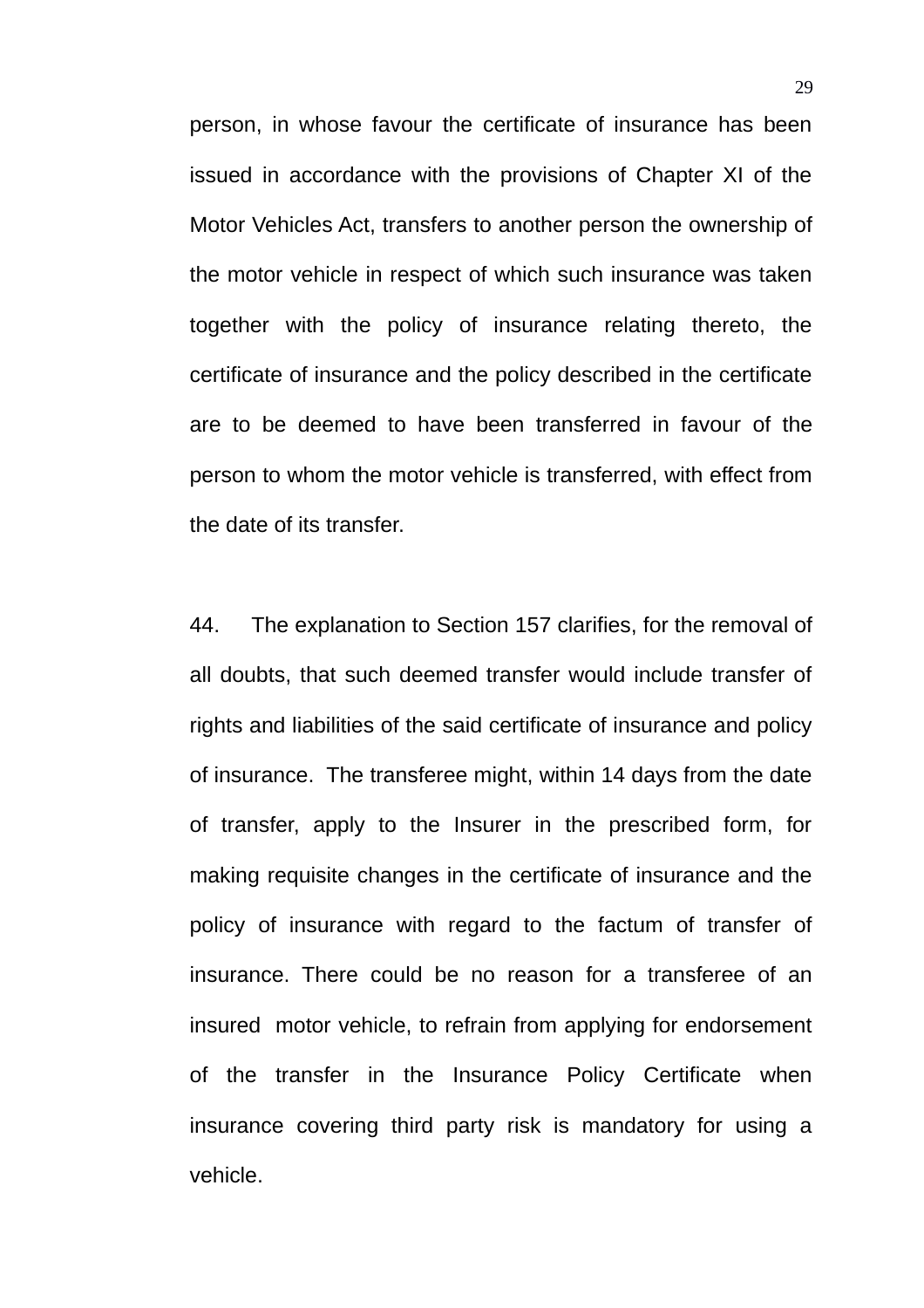45. In any case, there could be no reason for the Appellant to take out an insurance cover in his own name as late as on 31.5.2011, covering the period from 2.6.2011 till 1.6.2012, if the Appellant had transferred ownership of the vehicle in April 2008. It is incredible that the transferee, Mohammad Iliyas Ansari would take the risk of operating a vehicle, owned by him, without taking out a policy of Insurance in his own name, inter alia, covering third party risks, notwithstanding the mandate of Section 146 of the Motor Vehicles Act, 1988 prohibiting the use of a motor vehicle without third party insurance

<span id="page-29-0"></span>46. The judgment of this Court in **Complete Insulations Private Limited vs. New Indian Assurance Company Limited[1](#page-29-0)** was rendered in the context of Motor Vehicle Act, 1939 which has been repealed and replaced by the Motor Vehicles Act, 1988. As observed in the said judgment itself, under Section 103-A of the old Act, the Insurer had the right to refuse to transfer the certificate of insurance and/or the Insurance policy. However, Section 157 of the Motor Vehicles Act, 1988 introduces a deeming provision whereby the transfer of the 1 (1996) 1 SCC 221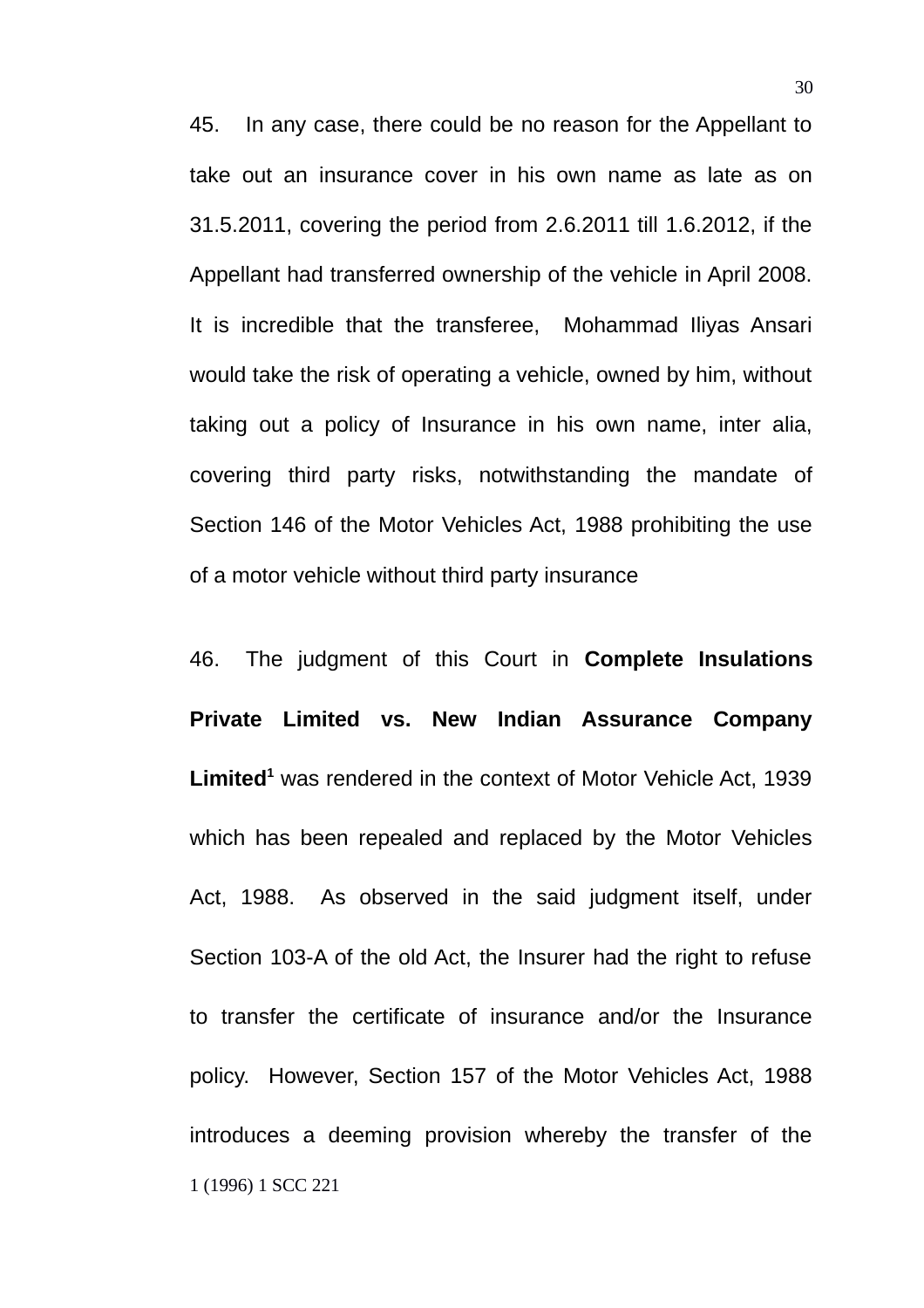certificate of Insurance and the policy of Insurance are deemed to have been made, where the vehicle along with the Insurance policy is transferred by the owner to another person. This provision has taken away the Insurer's right of refusal to transfer the Policy Certificate of Insurance. which was there under the old Act. The judgment of this Court in **Dr. T.V. Jose vs. Chacko P.P.** @ Thankachan and Ors.<sup>[2](#page-30-0)</sup> was also rendered in the context of the Motor Vehicles Act of 1939.

47. In **Pushpa @ Leela And Others vs. Shakuntala and Others[3](#page-30-1)** , the question before this Court was, whether liability to pay compensation to third parties as determined by the Motor Vehicles Accidents Claims Tribunal in case of an accident, was that of the purchaser of the vehicle alone, or whether the liability of the recorded owner of the vehicle was coextensive, and from the recorded owner it would pass on to the Insurer of the vehicle. This Court found that the person whose name continued in the 2 (2001) 8 SCC 748

<span id="page-30-1"></span><span id="page-30-0"></span><sup>3 (2011) 2</sup> SCC 240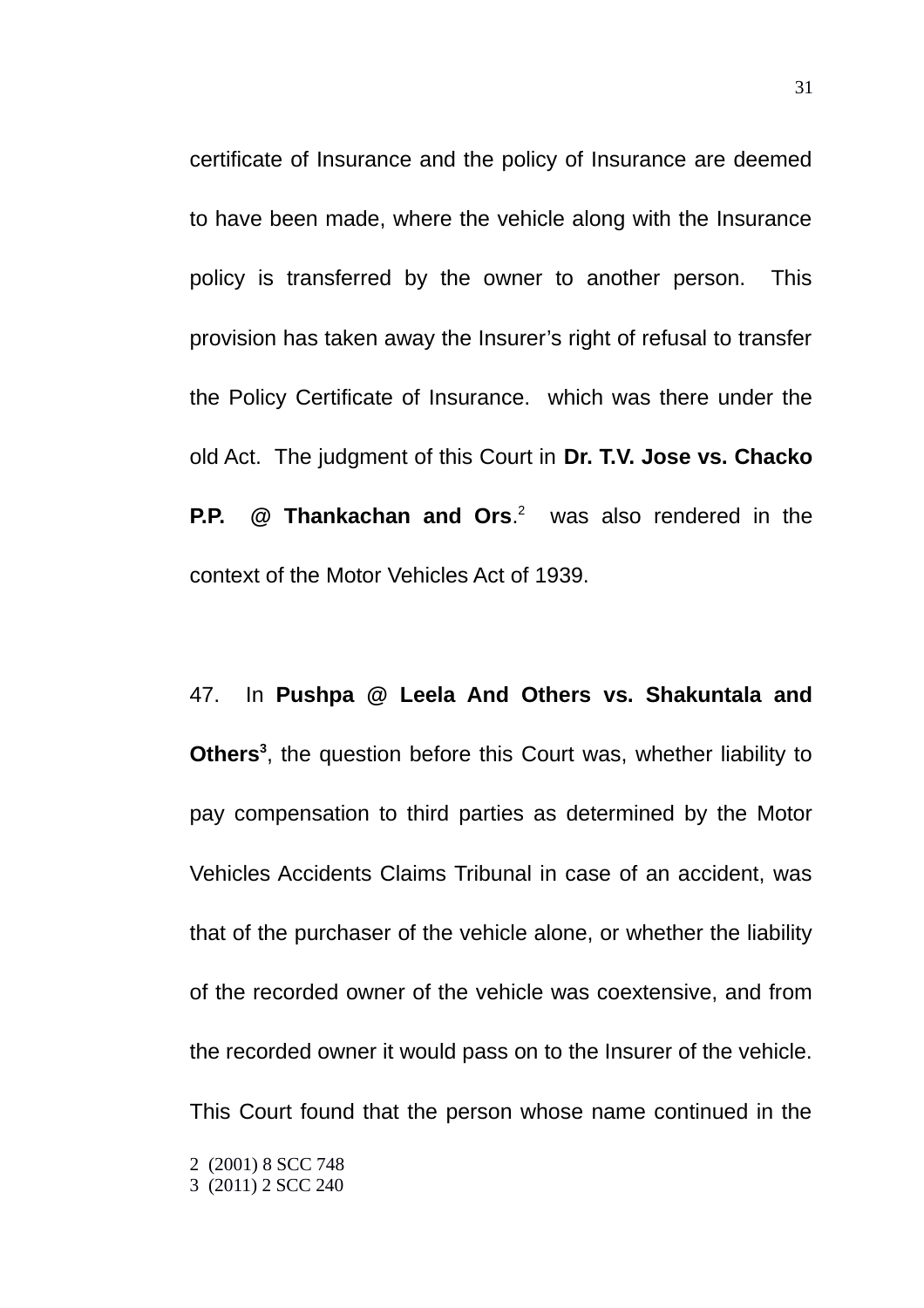records of the registering authority as the owner of the truck was equally liable for payment of the compensation, having regard to the provisions of Section 2(30) read with Section 50 of the Motor Vehicles Act, 1988 and since an insurance policy had been taken out in the name of the recorded owner, he was indemnified and the Insurer would be liable to satisfy the third party claims.

<span id="page-31-0"></span>48. In **Naveen Kumar vs. Vijay Kumar and Others[4](#page-31-0)** , a three-Judge Bench of this Court held that in view of the definition of the expression 'owner' in Section 2(30) of the Motor Vehicles Act, 1988, it is the person in whose name the motor vehicle stands registered, who, for the purposes of the said Act, would be treated as the owner of the vehicle. Where the registered owner purports to transfer the vehicle, but continues to be reflected in the records of the Registering Authority as the owner of the vehicle, he would not stand absolved of his liability as owner.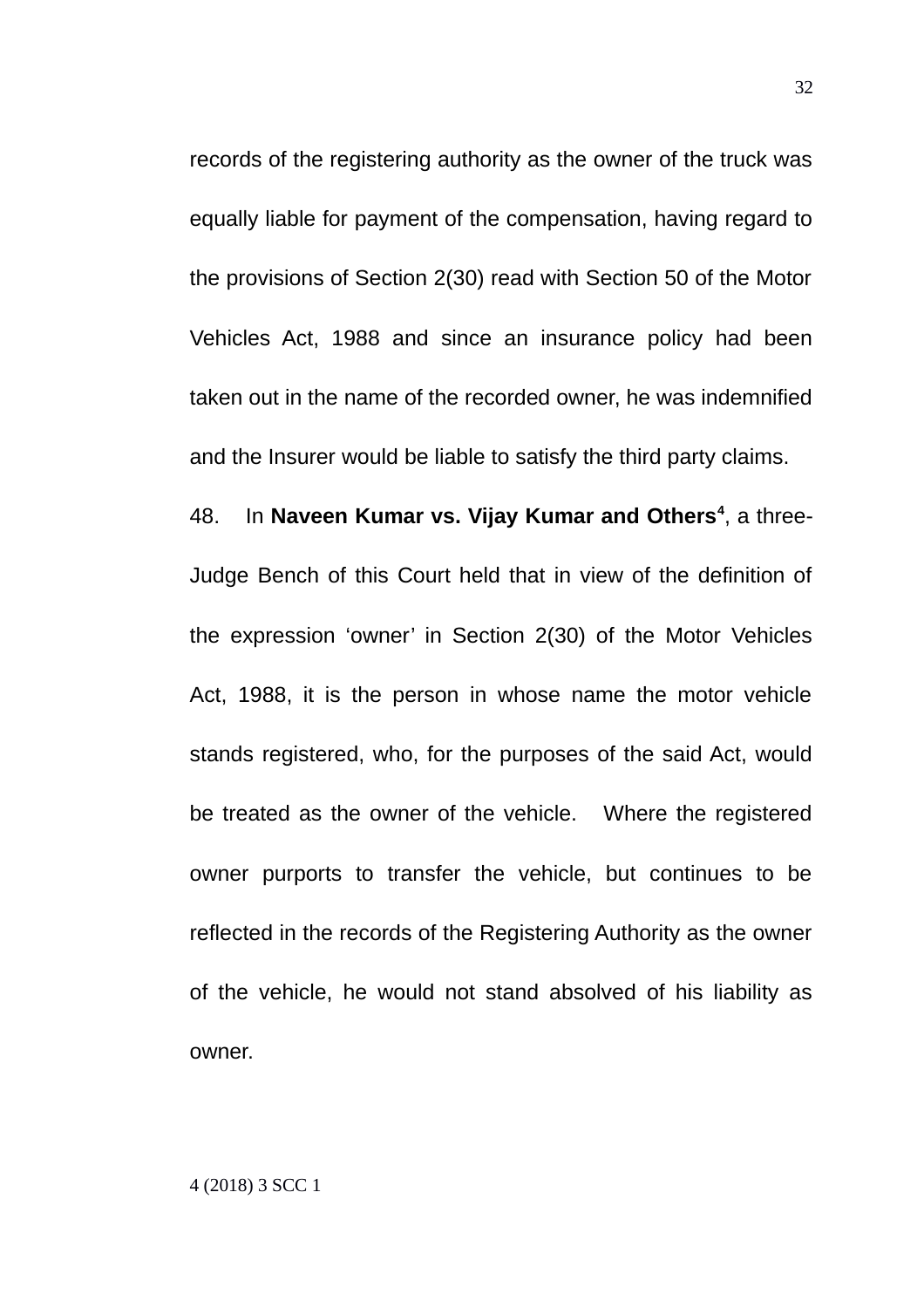49. The Judgment of this Court in **Pushpa @ Leela & Ors. vs. Shakuntala** (supra) and **Naveen Kumar vs. Vijay Kumar** (supra) were rendered in the context of liability to satisfy third party claims and as such distinguishable factually. However, the dictum of this Court that the registered owner continues to remain owner and when the vehicle is Insured in the name of the registered owner, the Insurer would remain liable notwithstanding any transfer, would apply equally in the case of claims made by the insured himself in case of an accident. If the insured continues to remain the owner in law in view of the statutory provisions of the Motor Vehicles Act, 1988 and in particular Section 2(30) thereof, the Insurer cannot evade its liability in case of an accident.

50. The policy of insurance in this case, was apparently a comprehensive policy of Insurance which covered third party risk as well. The Insurer could not have repudiated only one part of the contract of insurance to reimburse the owner for losses, when it could not have evaded its liability to third parties under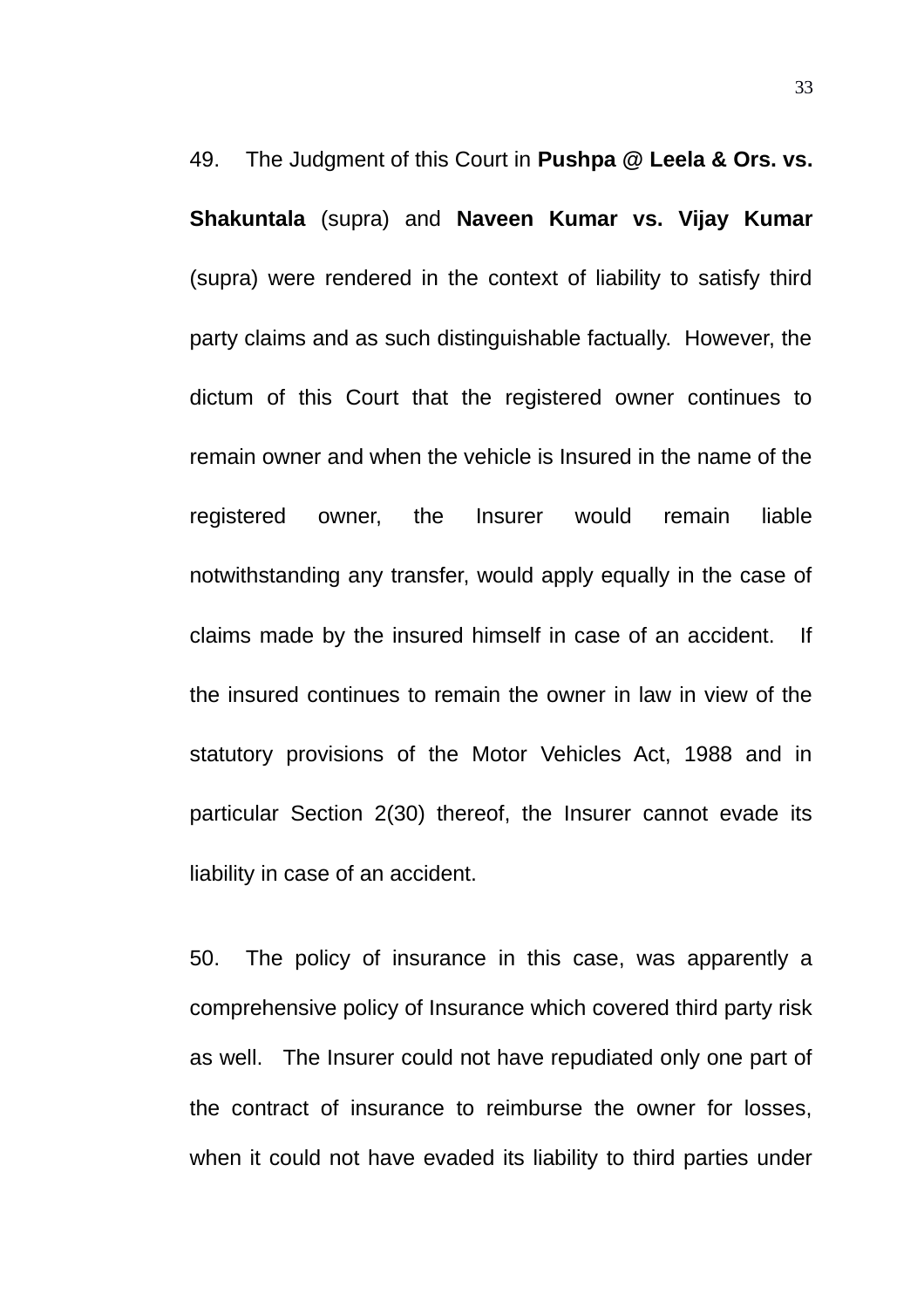the same contract of Insurance in case of death, injury, loss or damage by reason of an accident.

51. The FIR was lodged within three days of the accident. In the case of a major accident of the kind as in this case, where the said truck had turned turtle and fallen into a river. slight delay if any, on the part of the traumatized driver to lodge an FIR, cannot defeat the legitimate claim of the Insured. Of course in our view, there was no delay at all in lodging the FIR. In case of a serious accident in course of inter-state transportation of goods, delay of 20 days in lodging a claim is also no delay at all. It is nobody's case that the claim application filed by the Appellant was time barred. Moreover, the Insurer had, in any case, duly sent its Surveyors/ Assessors to assess the loss. The claim of the Appellant could not have, in this case, been resisted, either on the ground of delay in lodging the FIR, or on the ground of delay in lodging an Accident Information Report, or on the ground of delay in making a claim.

<span id="page-33-0"></span>52. In any case, as held by this Court in **Om Prakash vs. Reliance General Insurance and Another<sup>[5](#page-33-0)</sup> delay in** 5 (2017) 1 SCC 724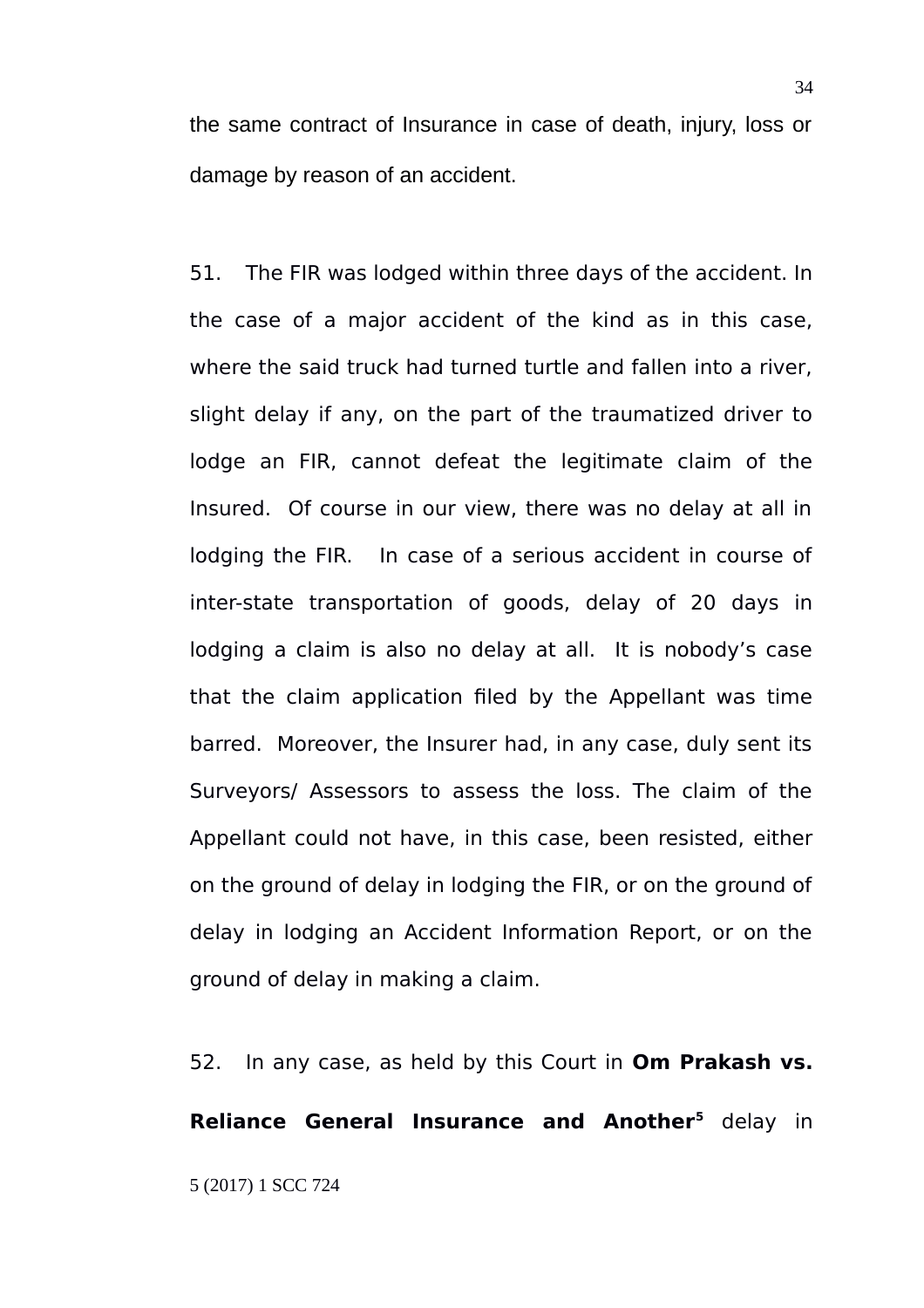intimation of accident, or submission of documents due to unavoidable circumstances, should not bar settlement of genuine claims.

53. In our considered opinion, the National Commission erred in law in reversing the concurrent factual findings of the District Forum and the National Commission ignoring vital admitted facts as stated above, including registration of the said truck being in the name of the Appellant, even as on the date of the accident, over three years after the alleged transfer, payment by the Appellant of the premium for the Insurance Policy, issuance of Insurance Policy in the name of the Appellant, permit in the name of the Appellant even after three years and seven months, absence of 'No Objection' from the financier bank etc. and also overlooking the definition of owner in Section 2(30) of the Motor Vehicles Act, as also other relevant provisions of the Motor Vehicles Act and the Rules framed thereunder, including in particular the transferability of a policy of insurance under Section 157.

54. In view of the definition of 'owner' in Section 2(30) of the Motor Vehicles Act, the Appellant remained the owner of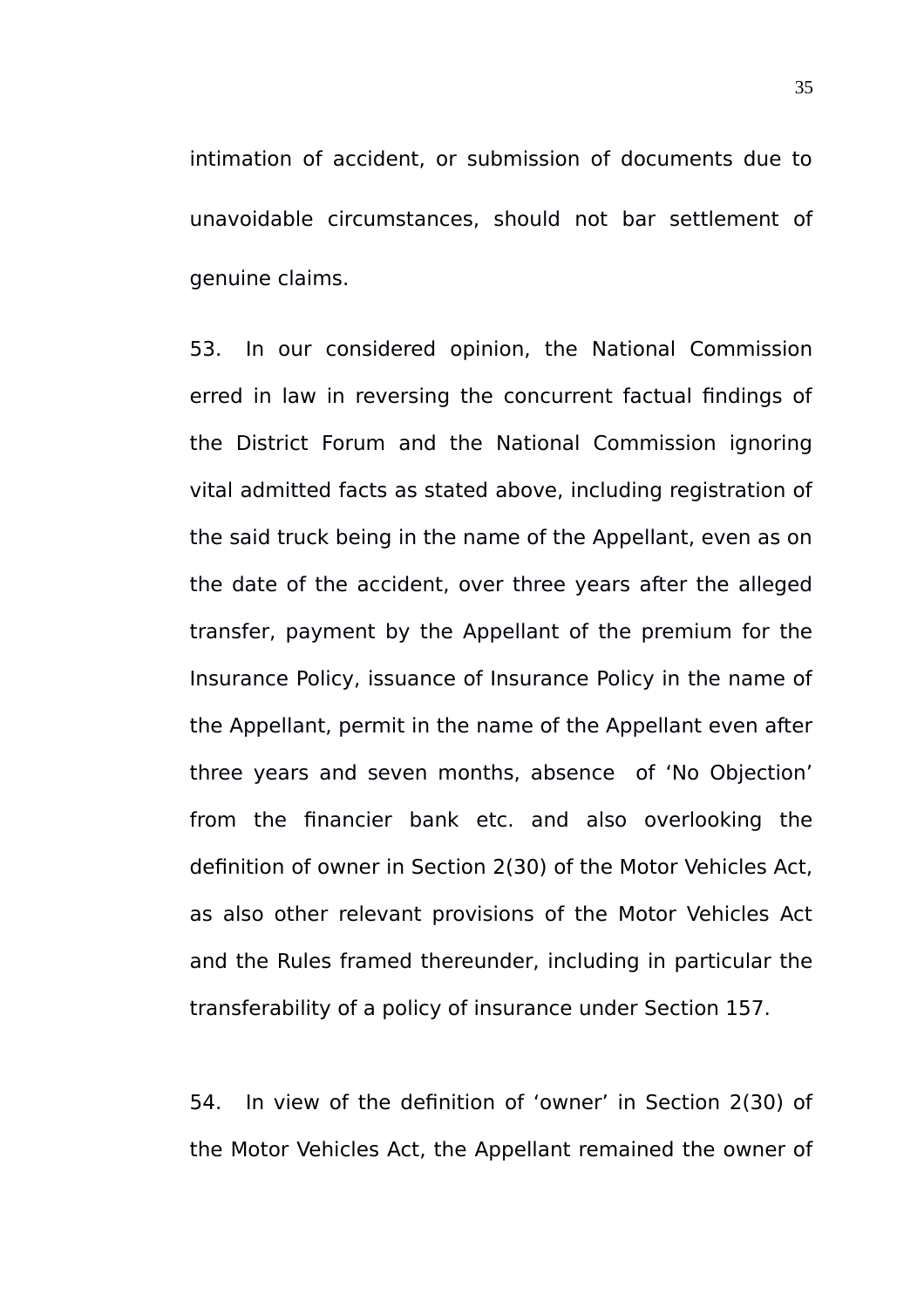the said truck on the date of the accident and the Insurer could not have avoided its liability for the losses suffered by the owner on the ground of transfer of ownership to Mohammad Iliyas Ansari.

55. The judgment of this Court in **Oriental Insurance vs. Sony Cheriyam<sup>[6](#page-35-0)</sup>** was rendered in the context of liability of an Insurer in terms of the insurance policy and is not attracted in this case, where the claim of the insured has not been rejected on the ground of the same not being covered by the policy of insurance, but on the ground of purported transfer to a third party by entering into a sale agreement.

56. We have not dealt with the judgments of the National Commission and/or other Fora under the Consumer Protection Act, 1986, relied upon by the parties, as they are factually distinguishable and are in any case, not precedents binding on this Court. In any case, we have considered and dealt with the submission of the respective parties at length.

<span id="page-35-0"></span>57. The judgment and order of the National Commission is 6 (1999) 6 SCC 451